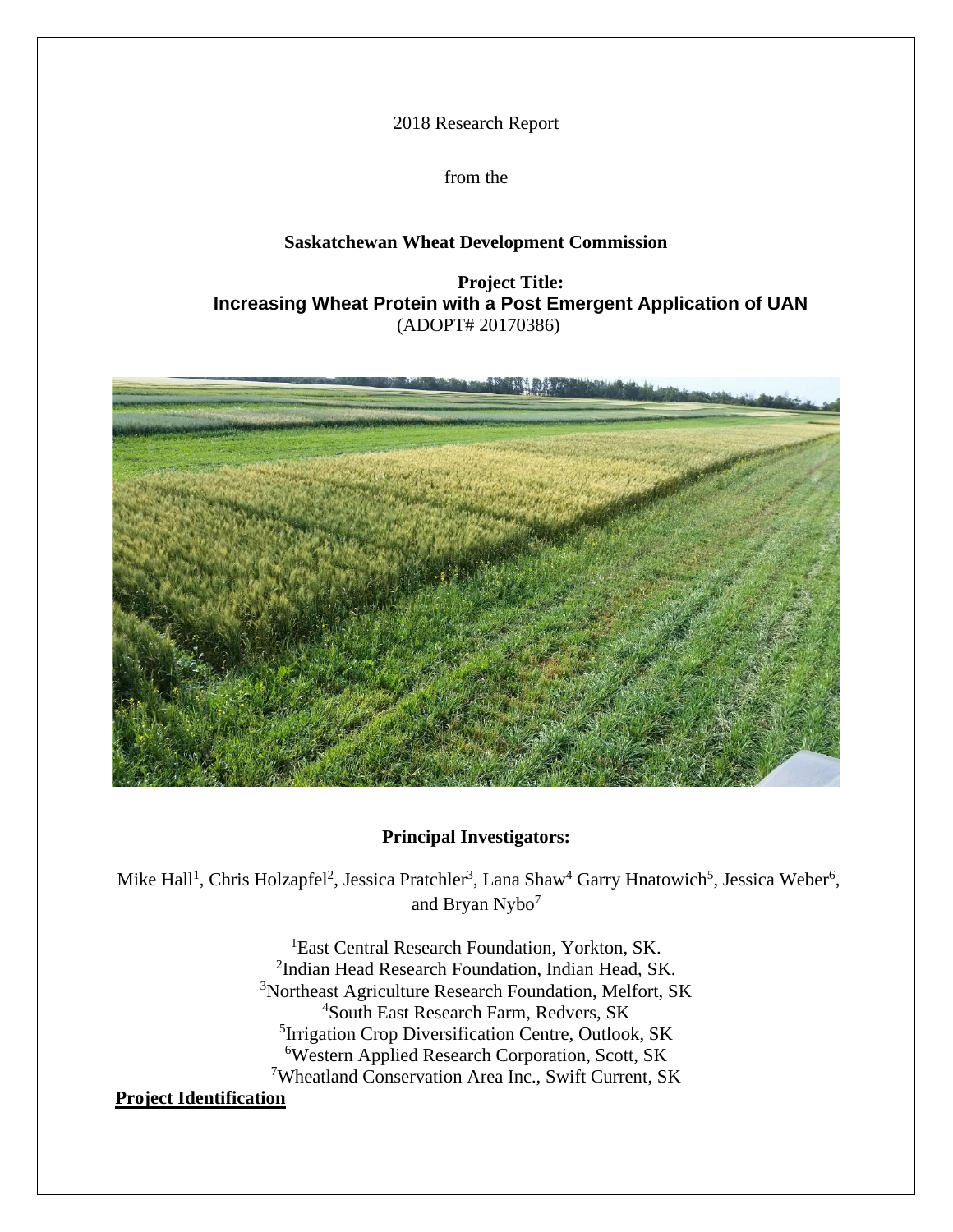- **1. Project Number:** 20170386
- **2. Producer Group Sponsoring the Project:** Saskatchewan Wheat Development Commission
- **3. Project Location(s):** Yorkton, Indian Head, Outlook, Melfort, Redvers, Swift Current, and Scott Saskatchewan.
- **4. Project start and end dates (month & year):** April 2018 to February 2019
- **5. Project contact person & contact details:**

Mike Hall, Research Coordinator

East Central Research Foundation/Parkland College Box 1939, Yorkton, SK, S3N 3X3 Phone: 306-621-6032 Email: [m.hall@parklandcollege.sk.ca](mailto:m.hall@parklandcollege.sk.ca)

## **Objectives and Rationale**

### **6. Project Objectives:**

The objectives of this project are:

- To demonstrate the potential of post-anthesis applied UAN (30 lbs/ac N) to increase wheat grain protein.
- To demonstrate that improvements in grain protein with in-season nitrogen (N) are more likely to occur for more nitrogen deficient wheat (ie: base levels of 70 and 100 lbs/ac of N for comparison).
- To demonstrate greater crop safety (less leaf burn) and potentially greater wheat yields when post-anthesis N is applied in a dribble band vs foliar broadcast (flat fan) sprays.
- To demonstrate the potential for a better yield and protein response to post-emergent N when applied earlier in the season (pre-boot versus anthesis)
- To demonstrate the overall risks and benefits of split-applications versus applying all N at seeding. Split-applications may decrease lodging and increase grain protein; however, the separate applications increase cost and applying the entire amount of N up front may provide greater yield potential. An economic analysis of the two practices will be performed.

## **7. Project Rationale:**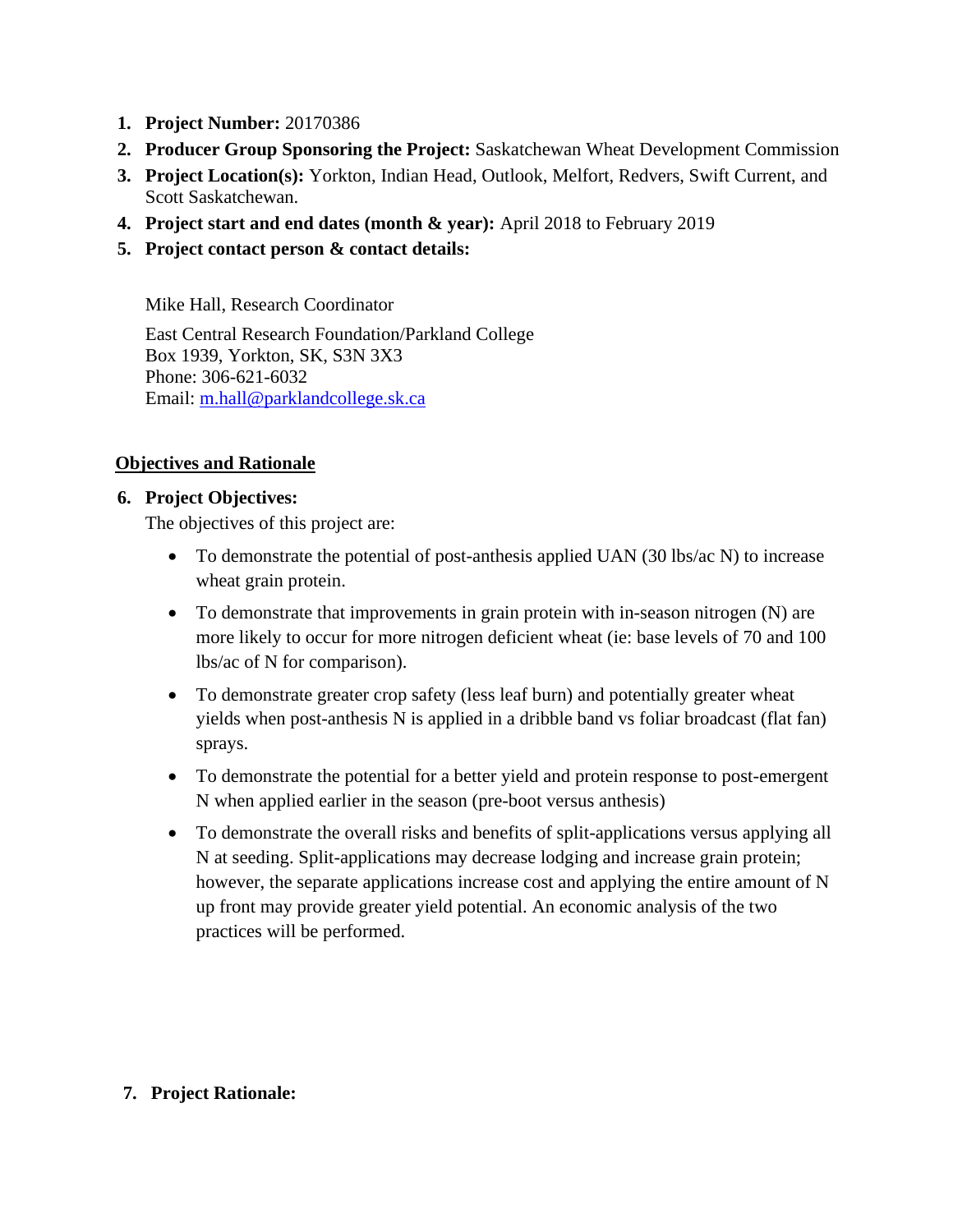Post-emergent application of N fertilizer is one of the only options to increase grain protein during the growing season. Often it is most economical when yield potential is high and soil N is inadequate to maintain high protein levels. Split applications of N have the benefit of supplying higher levels of N without the increased risk of lodging that comes with supplying all the nitrogen at seeding. However, split applications may cause a nitrogen deficiency in high yielding wheat before the second application. Dribble banding midseason is the most effective way to apply liquid nitrogen while minimizing leaf burn. Dribble banding also minimizes N lost to volatilization. Foliar broadcast sprays can cause significant leaf burning. UAN can be diluted with water 50:50 to reduce leaf burn when foliar spraying. Leaves are not good at absorbing sufficient amounts of nitrogen; absorbing only 4-27%. Foliar sprayed UAN is mostly absorbed through the roots after rainfall events wash the N into the soil. Foliar broadcast spray applications of UAN post-anthesis frequently increase protein, but this practice does not always prove to be economical.

Recently, most work has been targeting the post-anthesis stage for increasing protein in wheat. However, applying N at the boot stage instead of post-anthesis stage has been shown to be more consistent at increasing protein, but it is highly dependent on N supply and weather conditions. The boot application time has a higher probability of response, reduced potential for leaf burn, increased likelihood of precipitation, potential for increased yield and growth stages are easily identifiable.

### **Methodology and Results**

### **8. Methodology:**

The demonstration was setup as a factorial with 4 replicates. The first factor contrasted total nitrogen applied which was either 100 or 130 lbs/ac. The second factor contrasted 4 different means of applying the last 30 lbs N/ac. The last 30 lbs N/ac was either applied as side-banded urea at seeding, UAN dribble banded at pre-boot or post anthesis, or UAN foliar sprayed at post anthesis. An extra treatment of "70 lbs N/ac as side-banded urea" was added to the factorial design so that the impact of late in-crop applications of 30 lbs N/ac on a base rate of 70 N could be determined. All treatments applied are listed below. Plot size varied between locations based on equipment size.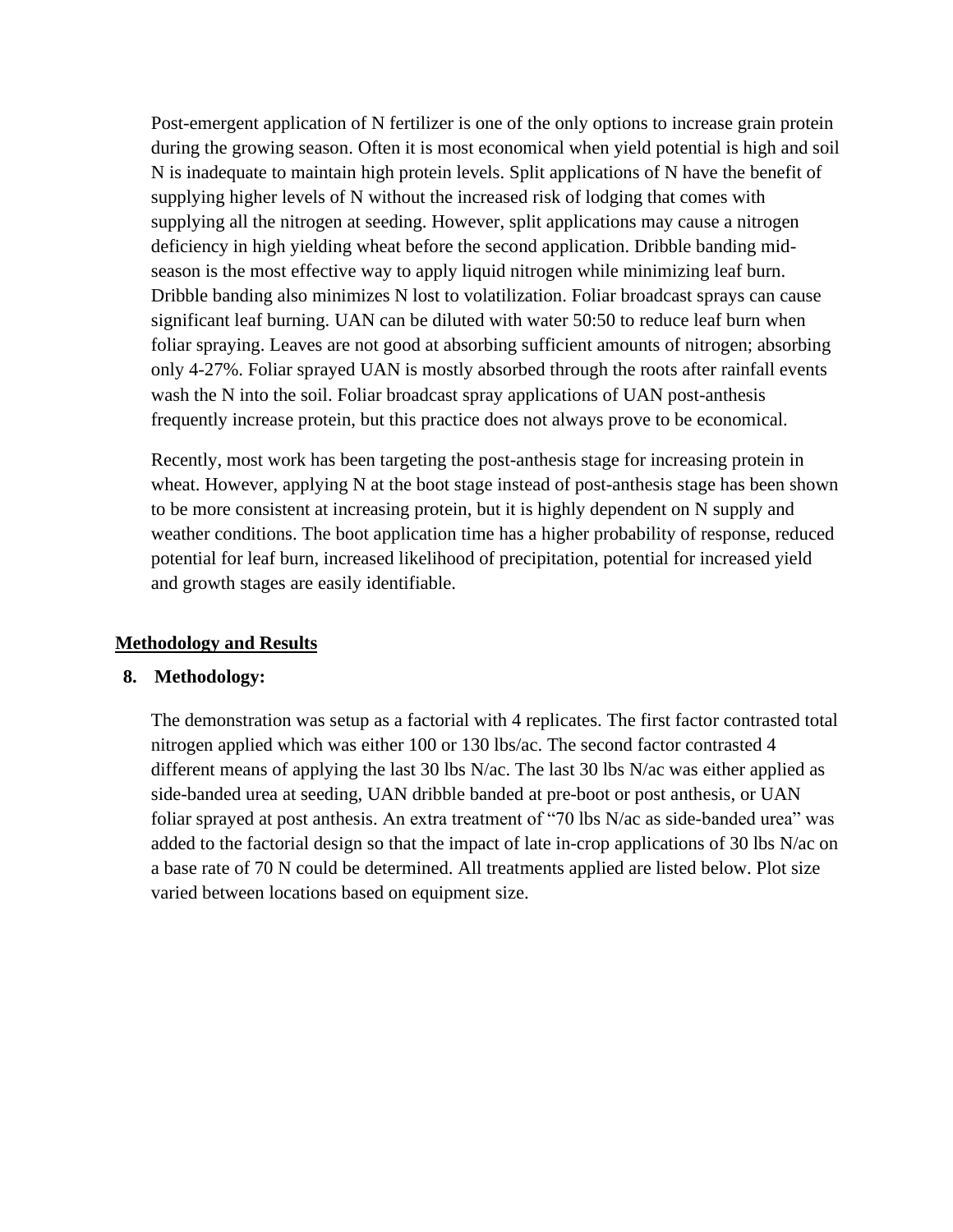Treatment List

- **1.** 70 lbs N/ac as side-banded urea
- **2.** 100 lbs N/ac as side-banded urea
- **3.** 130 lbs N/ac as side-banded urea
- **4.** 70 lbs N/ac as side-banded urea plus 30 lbs N/ac pre-boot surface dribble-band UAN1,3
- **5.** 100 lbs N/ac side-banded urea plus 30 lbs N/ac pre-boot surface dribble-band  $UAN^{1,3}$
- **6.** 70 lbs N/ac as side-banded urea plus 30 lbs N/ac post-anthesis foliar spray  $UAN<sup>2,4</sup>$
- **7.** 100 lbs N/ac side-banded urea plus 30 lbs N/ac post-anthesis foliar spray  $UAN<sup>2,4</sup>$
- **8.** 70 lbs N/ac side-banded urea plus 30 lbs N/ac post-anthesis surface dribble-band  $UAN<sup>2,3</sup>$
- **9.** 100 lbs N/ac side-banded urea plus 30 lbs/ac N post-anthesis surface dribble-band  $UAN<sup>2,3</sup>$

<sup>1</sup>Applied late-herbicide timing, pre-boot stage

- <sup>2</sup>Applied 7-10 days post-anthesis
- <sup>3</sup>Sprayed with dribble band nozzle at 20 ga/ac (10 ga/ac UAN + 10 ga/ac water)
- <sup>4</sup>Sprayed with 02 flat fan nozzles at 20 ga/ac (10 ga/ac UAN + 10 ga/ac water)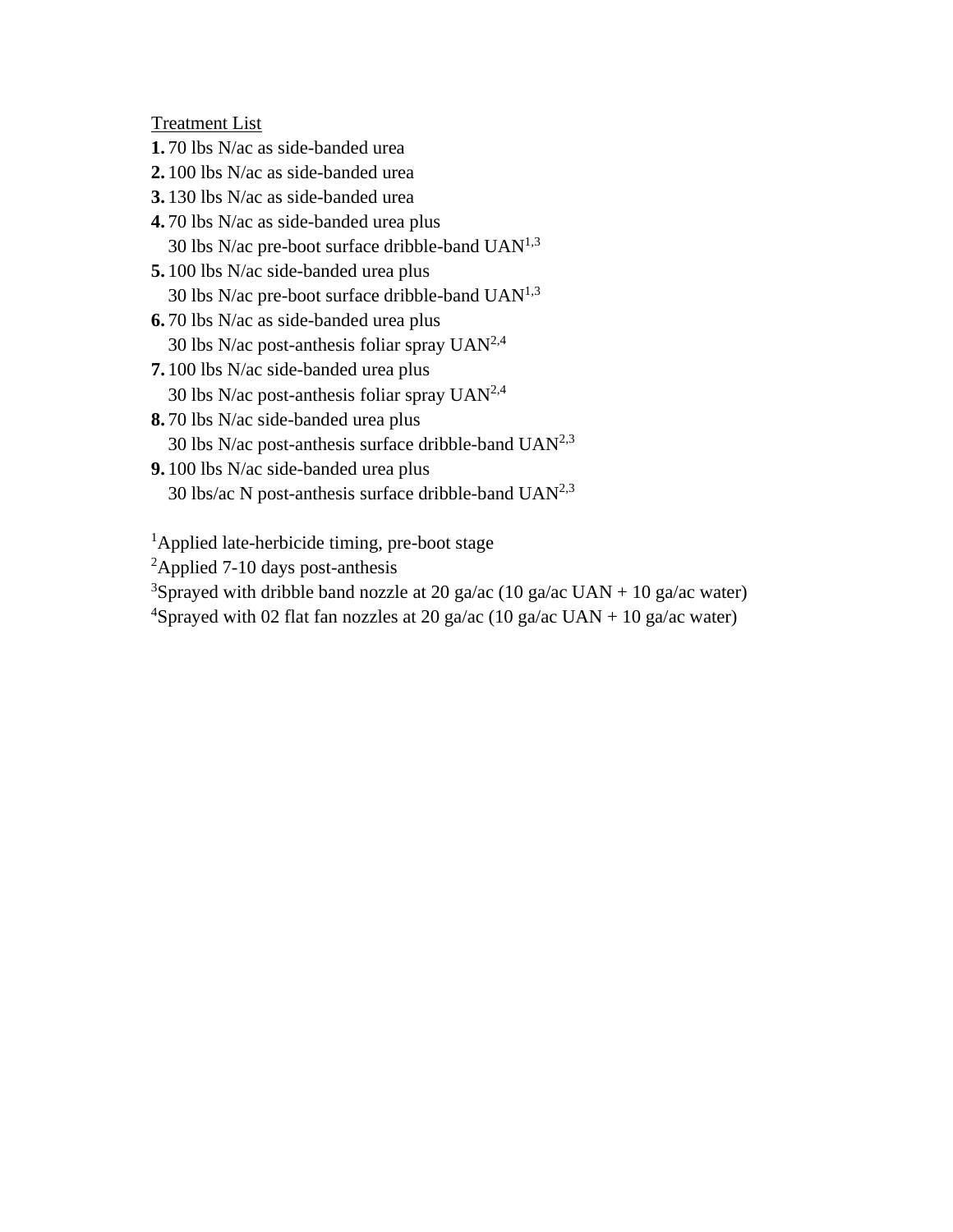|                             | Table 1. Dates of operations in 2018 for the Increasing Wheat Protein with Post Application of UAN |                |              |                |                |                         |                |  |  |  |  |  |  |
|-----------------------------|----------------------------------------------------------------------------------------------------|----------------|--------------|----------------|----------------|-------------------------|----------------|--|--|--|--|--|--|
|                             |                                                                                                    |                |              |                |                |                         |                |  |  |  |  |  |  |
| <b>Activity</b>             | <b>Indian Head</b>                                                                                 | <b>Melfort</b> | Outlook      | <b>Redvers</b> | <b>Scott</b>   | Swift<br><b>Current</b> | <b>Yorkton</b> |  |  |  |  |  |  |
| Pre-seed Herbicide          | May 11 (Roundup                                                                                    | May 18         |              |                | May 16         | May 15                  |                |  |  |  |  |  |  |
| Application                 | Weathermax 540)                                                                                    | (Glyphosate    |              |                | (Glyphosate    | (Credit &               |                |  |  |  |  |  |  |
|                             |                                                                                                    | $&$ Heat LQ)   |              |                | and Aim)       | AIM)                    |                |  |  |  |  |  |  |
| Seeding                     | May 8                                                                                              | May 5          | May 22       | May 8          | May 19         | May 23                  | May 4          |  |  |  |  |  |  |
| <b>Emergence Counts</b>     | May 25                                                                                             | June 7         | June 7       | May 30         | June 8         | June 12                 | May 24         |  |  |  |  |  |  |
| Dribble banded UAN at       | June 23                                                                                            | July 6         | July 9       | June 20        | June 28        | June 26                 | June 13        |  |  |  |  |  |  |
| pre-boot (trt $4$ and $5$ ) |                                                                                                    |                |              |                |                |                         |                |  |  |  |  |  |  |
| In-crop Fungicide           | June 25 (Quilt)                                                                                    | July $13$      |              | N/a            | July 27        | N/a                     | June 25        |  |  |  |  |  |  |
| Application                 | July 5 (Prosaro)                                                                                   | (Caramba)      |              |                | (Headline)     |                         | (Caramba)      |  |  |  |  |  |  |
| In-crop Herbicide           | June 7 (Buctril                                                                                    | June 14        | June 13      | May 28         | June 18        | June 19                 | June 6         |  |  |  |  |  |  |
| Application                 | M/Simplicity                                                                                       | (Prestige)     | (Buctril     |                | (Butril M and  | (Tracos and             | Prestige       |  |  |  |  |  |  |
|                             | GoDRI)                                                                                             | XC             | M/Simplicity |                | Axial)         | Occtain)                | followed       |  |  |  |  |  |  |
|                             |                                                                                                    |                | Go Dry)      |                |                |                         | later with     |  |  |  |  |  |  |
|                             |                                                                                                    |                |              |                |                |                         | Axial          |  |  |  |  |  |  |
| Dribble band UAN at 7-10    | July 12                                                                                            | July 24        | July 25      | July 13        | July 19        | July 16                 | July $5$       |  |  |  |  |  |  |
| days post-anthesis          |                                                                                                    |                |              |                |                |                         |                |  |  |  |  |  |  |
| Foliar spray UAN at 7-10    | July 12                                                                                            | July 24        | July 25      | July 13        | July 19        | July 16                 | July 5         |  |  |  |  |  |  |
| days post-anthesis          |                                                                                                    |                |              |                |                |                         |                |  |  |  |  |  |  |
| Leaf Burn: % of flag leaf   | July 20                                                                                            | Aug 6          | July 27      |                | July 5, 12, 26 | July 25                 | July 13        |  |  |  |  |  |  |
| damaged by UAN              |                                                                                                    |                |              |                | and Aug 2      |                         |                |  |  |  |  |  |  |
| <b>Lodging Ratings</b>      | Aug 12                                                                                             | Sept 20        | Aug 9        | Aug 20         |                | N/a                     |                |  |  |  |  |  |  |
| Pre-harvest Herbicide       | Aug 9 (Roundup                                                                                     |                |              |                | Sept 8         | N/a                     | N/a            |  |  |  |  |  |  |
| Application                 | Weathermax 540)                                                                                    |                |              |                |                |                         |                |  |  |  |  |  |  |
| Harvest                     | Aug 14                                                                                             | Oct 4          | Aug 17       | Aug 21         | Sept 28        | Aug 27                  | Aug 29         |  |  |  |  |  |  |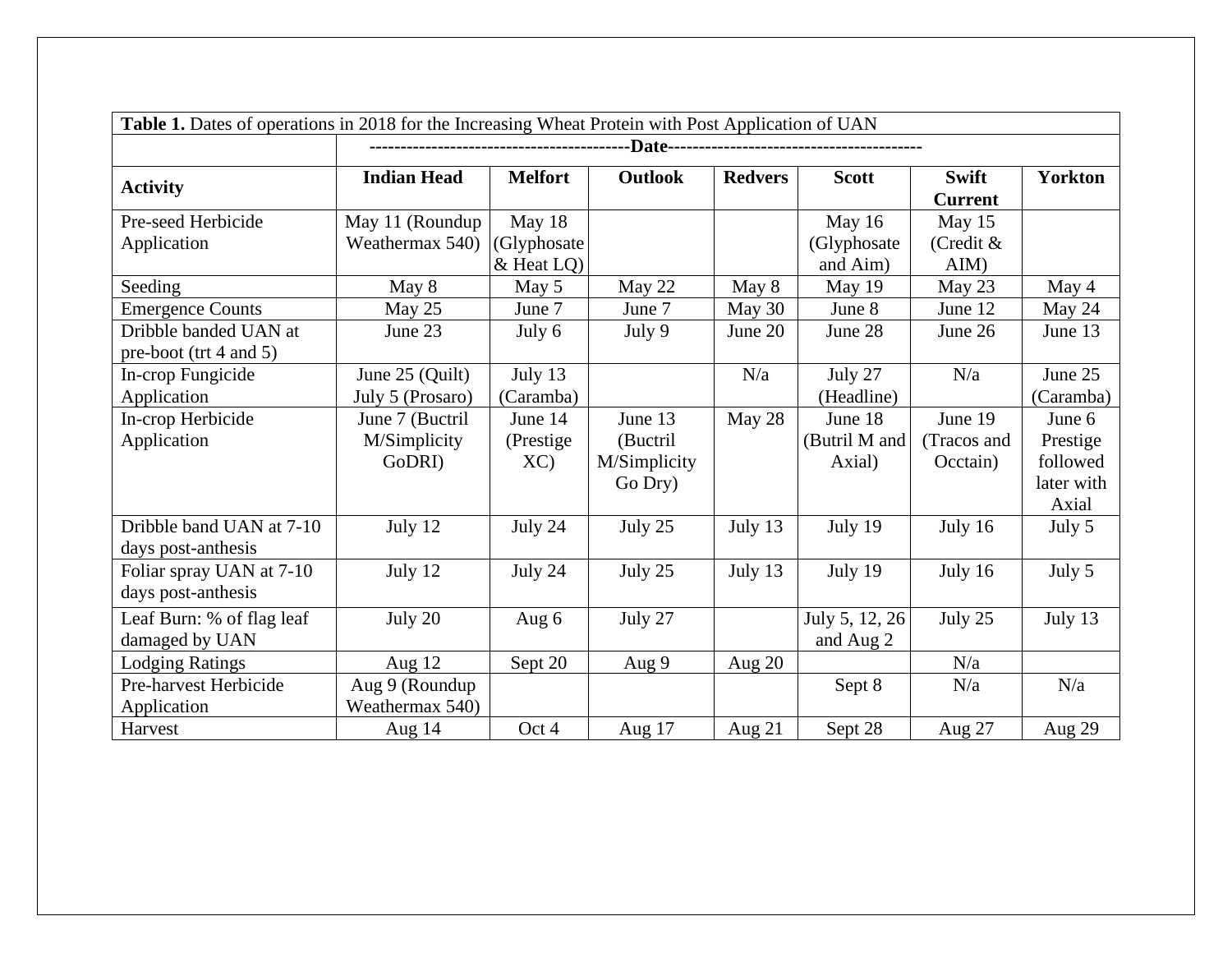### **9. Results:**

### *Growing Season Weather*

The summer of 2018 was warmer than normal and seasonal precipitation was below the long-term average at all locations (Tables 2 and 3). Conditions were particularly dry at Indian Head and Outlook where precipitation was only 61, and 42% of the long-term average. Of course this was not an issue at Outlook as the trial was under irrigation. Conditions were better at Melfort, Scott and Yorkton where precipitation was 87, 85 and 72% of the long-term average. Scott experienced hail (July 21) and heavy winds (157 km/hr on June 9) which may have slightly affected crop yield and protein.

**Table 2.** Mean monthly temperatures along with long-term (1981-2010) normals for the 2018 growing seasons at Melfort, Indian Head, Outlook, Redvers, Swift Current, Scott and Yorkton in Saskatchewan.

| Location         | Year      | <b>May</b> | June        | <b>July</b> | <b>August</b> | Avg. / Total                                                          |
|------------------|-----------|------------|-------------|-------------|---------------|-----------------------------------------------------------------------|
|                  |           |            |             |             |               | --------------------------Mean Temperature (°C) --------------------- |
| Melfort          | 2018      | 13.9       | 16.8        | 17.5        | 15.8          | 16.0                                                                  |
|                  | Long-term | 10.7       | 15.9        | 17.5        | 16.8          | 15.2                                                                  |
| Indian Head      | 2018      | 13.9       | 16.5        | 15.4        | 17.6          | 15.8                                                                  |
|                  | Long-term | 10.8       | 15.8        | 18.2        | 17.4          | 15.6                                                                  |
| Outlook          | 2018      | 14.8       | 17.4        | 18.5        | 17.5          | 17.1                                                                  |
|                  | Long-term | 11.5       | <i>16.1</i> | 18.9        | <b>18.0</b>   | <i>16.1</i>                                                           |
| Redvers          | 2018      | 15.2       | 18.3        | 18.6        | 17.8          | 17.5                                                                  |
|                  | Long-term |            |             |             |               | $\blacksquare$                                                        |
| Scott            | 2018      | 13.6       | 16.6        | 17.5        | 15.9          | 15.9                                                                  |
|                  | Long-term | 10.8       | 14.8        | 17.3        | 16.3          | 14.8                                                                  |
| Swift<br>Current | 2018      | 14.6       | 16.6        | 18.8        | 18.7          | 17.3                                                                  |
|                  | Long-term | 10.9       | 15.4        | 18.5        | 18.2          | 15.8                                                                  |
| Yorkton          | 2018      | 13.9       | 17.6        | 18.3        | 18.1          | 17.0                                                                  |
|                  | Long-term | 10.4       | 15.5        | 17.9        | 17.1          | 15.2                                                                  |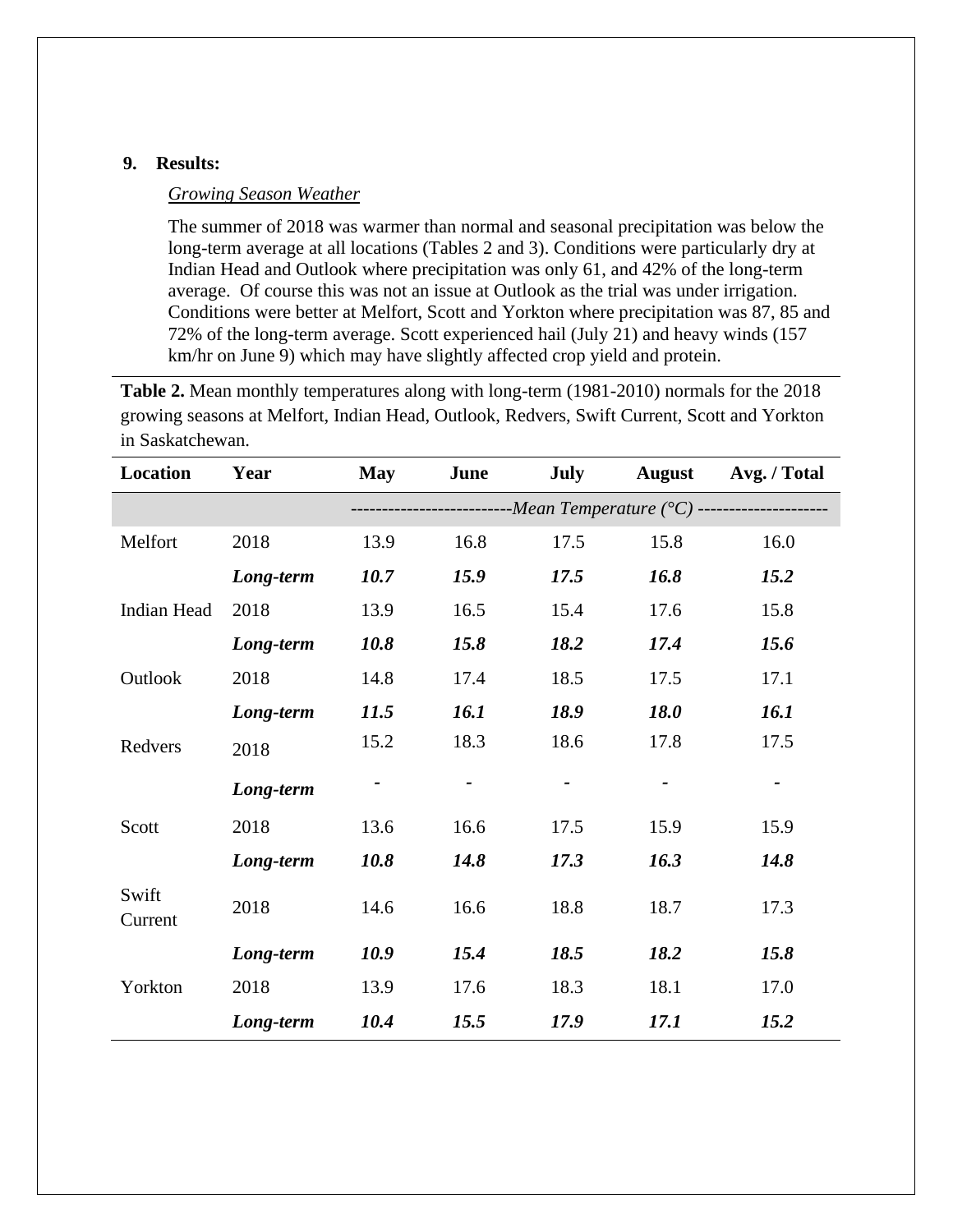| <b>Location</b>  | Year       | <b>May</b>     | June  | <b>July</b>    | <b>August</b>                                                  | Avg. / Total |
|------------------|------------|----------------|-------|----------------|----------------------------------------------------------------|--------------|
|                  |            |                |       |                | ----------------- <i>Precipitation</i> (mm) ------------------ |              |
| Melfort          | 2018       | 38.5           | 46.6  | 69.5           | 43.2                                                           | 196.8        |
|                  | Long-term  | 42.9           | 54.3  | 76.7           | 52.4                                                           | 226.3        |
| Indian Head      | 2018       | 23.7           | 90    | 30.4           | 3.9                                                            | 148          |
|                  | Long-term  | 49             | 77.4  | 63.8           | 51.2                                                           | 241.4        |
| Outlook          | 2018       | 24.9           | 12.9  | 35.2           | 12.6                                                           | 85.6         |
|                  | Long-term  | 42.6           | 63.9  | 56.1           | 42.8                                                           | 205.4        |
| Redvers          | 2018       | 21.1           | 137.2 | 48.3           | 9.9                                                            | 216.5        |
|                  | Long-term  | $\overline{a}$ |       | $\blacksquare$ | $\blacksquare$                                                 |              |
| Scott            | 2018       | 29.6           | 58    | 85.8           | 20.2                                                           | 193.6        |
|                  | Long -term | 38.9           | 69.7  | 69.4           | 48.7                                                           | 226.7        |
| Swift<br>Current | 2018       | 25.6           | 16.9  | 51.2           | 31.0                                                           | 124.7        |
|                  | Long-term  | 48.5           | 72.8  | 52.6           | 41.5                                                           | 215.4        |
| Yorkton          | 2018       | 0.8            | 120.1 | 53.8           | 21.1                                                           | 196.1        |
|                  | Long-term  | 51             | 80    | 78             | 62                                                             | 272          |

**Table 3.** Precipitation amounts along with long-term (1981-2010) normals for the 2018 growing seasons at Melfort, Indian Head, Outlook, Redvers, Swift Current, Scott and Yorkton in Saskatchewan.

Tables 4 to 15 showing the complete analysis for the study can be found in the appendices.

Crop emergence was lower at Scott, Swift Current and Melfort where average populations were 188, 172 and 202 plants/ $m^2$ , respectively (data not shown). At Swift Current, increasing nitrogen rate at seeding from 70 to 100 lbs N/ac significantly reduced emergence from 187 to 157 plants/ $m^2$ . This trend was also apparent at Melfort where increasing N reduced emergence from 222 to 181 plants/ $m^2$ , respectively. Crop emergence was higher at Yorkton, Indian Head, Outlook and Redvers where average populations were 375, 240, 302 and 303 plants/m<sup>2</sup>, respectively (data not shown). At these locations, increasing nitrogen rates at seeding had little effect on emergence. Lodging was very low at all sites and no treatment difference were detected (data not shown).

Significant leaf burn from the application of UAN was observed at all locations when evaluated 1 to 2 weeks after the post-anthesis application (Table 10). As expected, dribble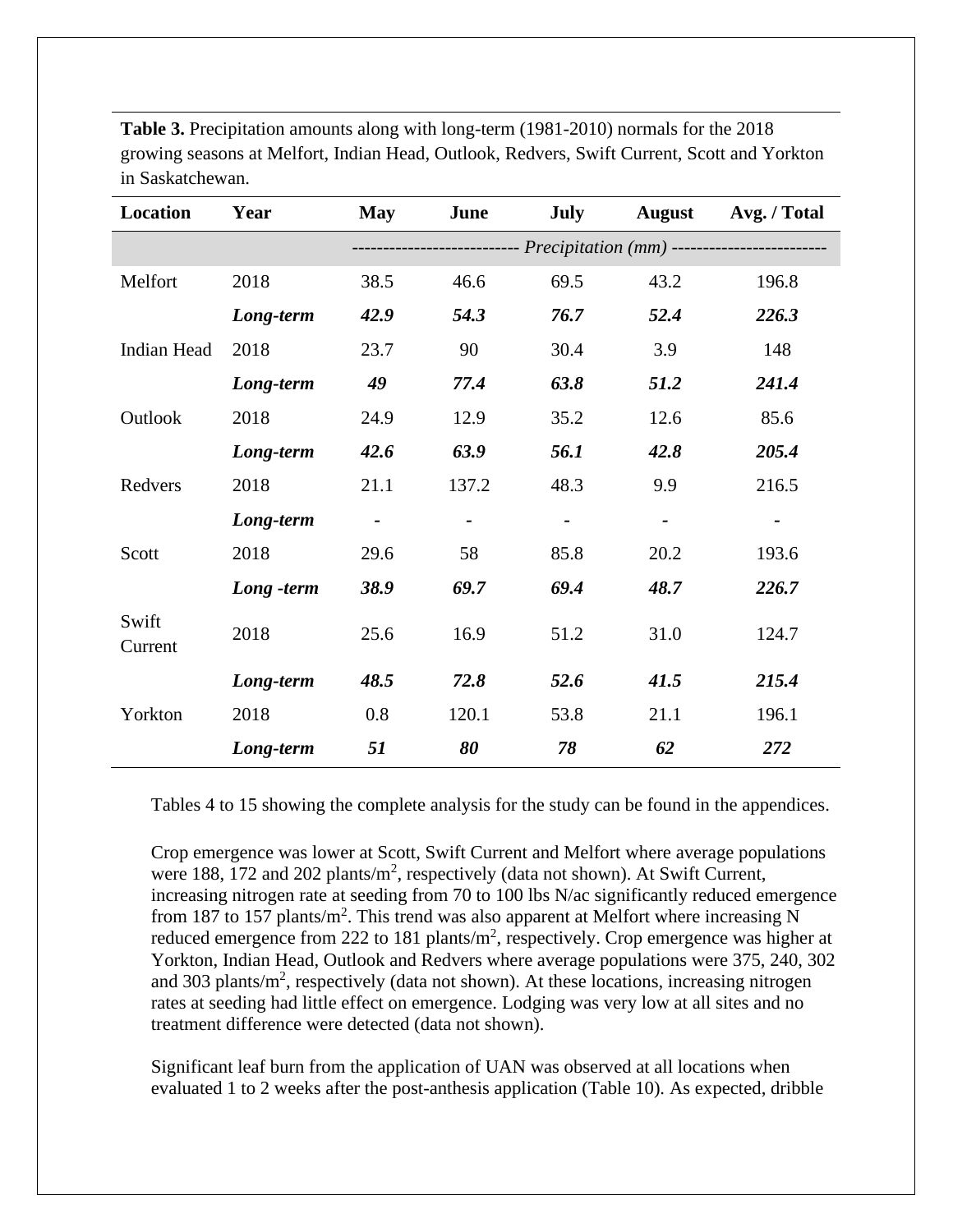banding UAN pre-boot resulted in significantly less flag leaf burn than dribble banding post-anthesis at Yorkton, Indian Head, Swift Current and Redvers (Table 11 and Figure 1). This is because the flag leaf was not fully emerged when applications occurred pre-boot. When applied post-anthesis, foliar sprayed UAN resulted in more leaf burn than dribble banding at Yorkton, Indian Head, Outlook, Swift Current and Redvers because of increased coverage on foliage. In this study, all in-crop UAN was diluted 1:1 with water with the intention of reducing leaf burning. However, in practice, dribble band applications of UAN are not typically diluted with water and how doing so might affect leaf burn uncertain. It is conceivable that dilution might even make dribble bands more damaging by reducing surface tension and decreasing the number of drops that roll off leaf surfaces (Stu Brandt personal communication). That being said, foliar spray applications were still more injurious in this study than dribble band applications, when both were applied post anthesis.



The yield and % protein data for this study have been analysed in two ways. First, as single factor RCBD (Tables 6 and 9) so that treatment 1 can be part of the statistical comparisons and secondly as a two order factorial (trts 2-9) to gain greater power to separate main effect means (Tables 4, 5, 7 and 8). The main effect comparison are total N (100 vs 130 lbs/ac), when averaged over method of applying supplemental N and method of applying supplemental N, when averaged over total N.

Results were fairly similar between locations. Yield and protein increased numerically at all locations as the rate of side-banded urea was increased from 70 to 130 lbs N/ac at seeding (Tables 6 and 9). Overall, the main effect of increasing total nitrogen from 100 to 130 lbs /ac increased yield and protein at all locations with yield differences being statistically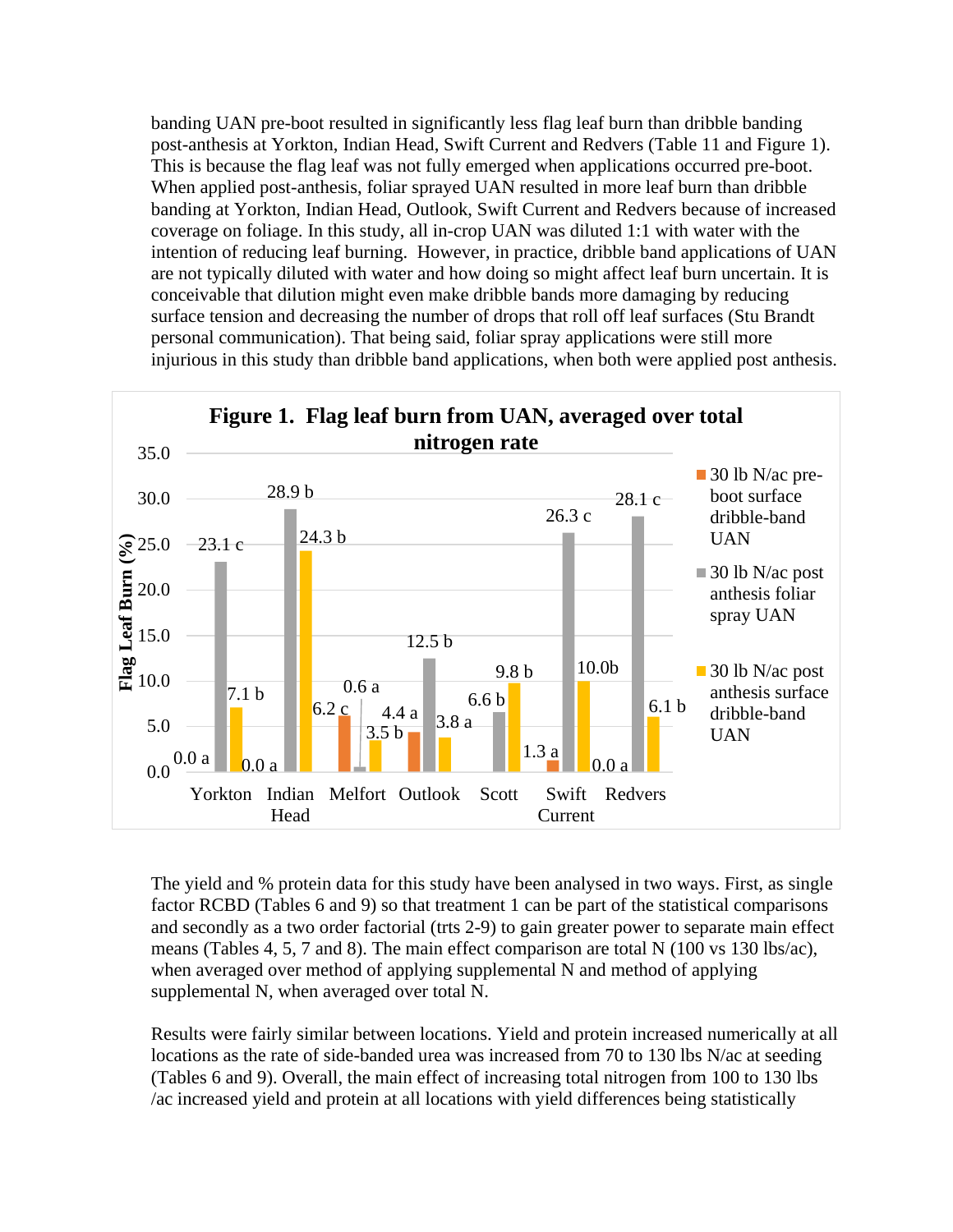significant at Indian Head, Melfort and Redvers (Tables 4, 5 and Figure 2) and protein differences being significant at all locations except Swift Current (Tables 7, 8 and Figure 3). When averaged across location and method of applying supplemental N, increasing total N from 100 to 130 lbs/ac increased protein levels by 0.8%.

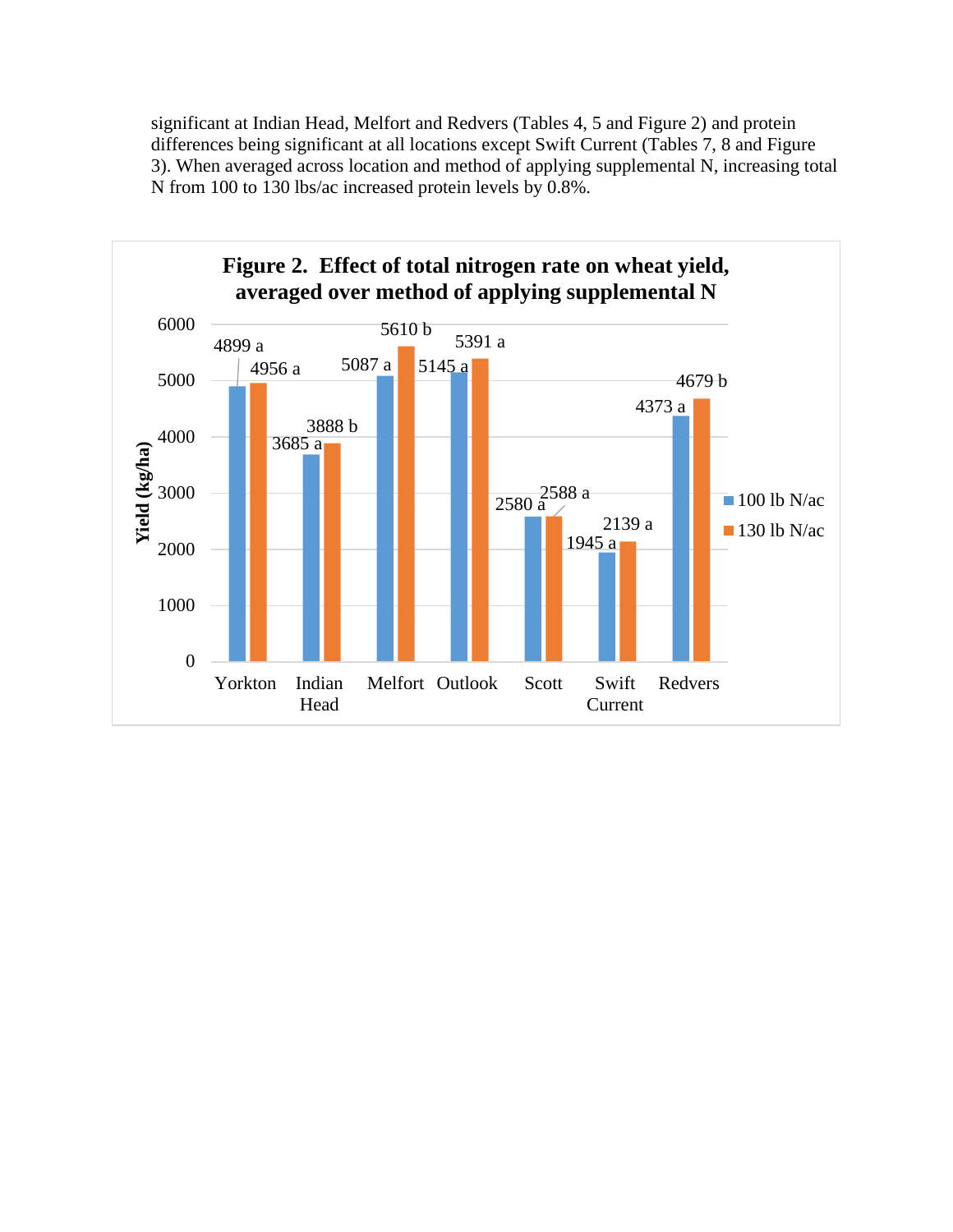

A late season application of 30 lbs N/ac tended to increase yield and often significantly increased percent grain protein. However, late season applications of N did not increase yield or protein relative to side-banding the whole amount of nitrogen at seeding. In other words, it was better to place all the nitrogen down at seeding instead of split applying it. When averaged over location, a late season application of 30 lbs N/ac to a base rate of either 70 or 100 lbs N/ac of side banded urea, increased yield somewhat and significantly increase grain protein (Tables 6 and 9, Figures 4 and 5). Most of the yield increases were not statistically significant, except for a 6% yield increase from dribble banding UAN at the pre-boot stage to a base rate of 100 lbs N/ac (Figure 5). Applications of UAN at the preboot are more likely to show a yield increase because the staging is earlier, and less likely to burn the flag leaf. On average, a late season application of 30 lbs N/ac significantly increased protein by 0.8% when applied to a base rate of 70 lbs N/ac and by 0.6% when applied to a base rate of 100 lbs N/ac. This supports the hypothesis that greater protein gains can be achieved from applying late season N to a more N deficient crop of wheat. The protein responses in this study from a late season application of 30 lbs N/ac is very similar to the results of past studies conducted by John Heard, Amy Mangin, Ross MacKenzie and Guy Lafond which have typically observed protein increases of 0.5 to 1% in western Canada.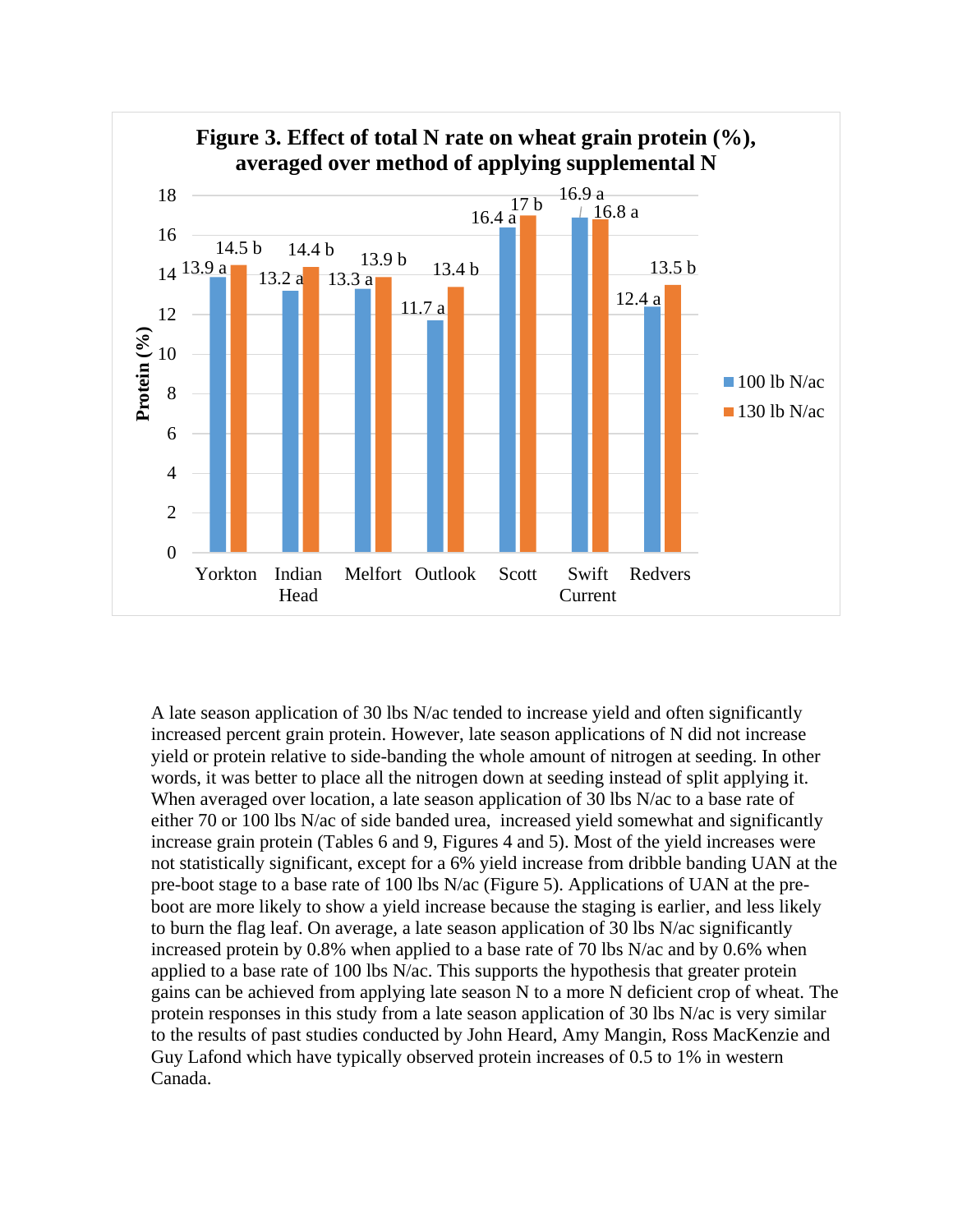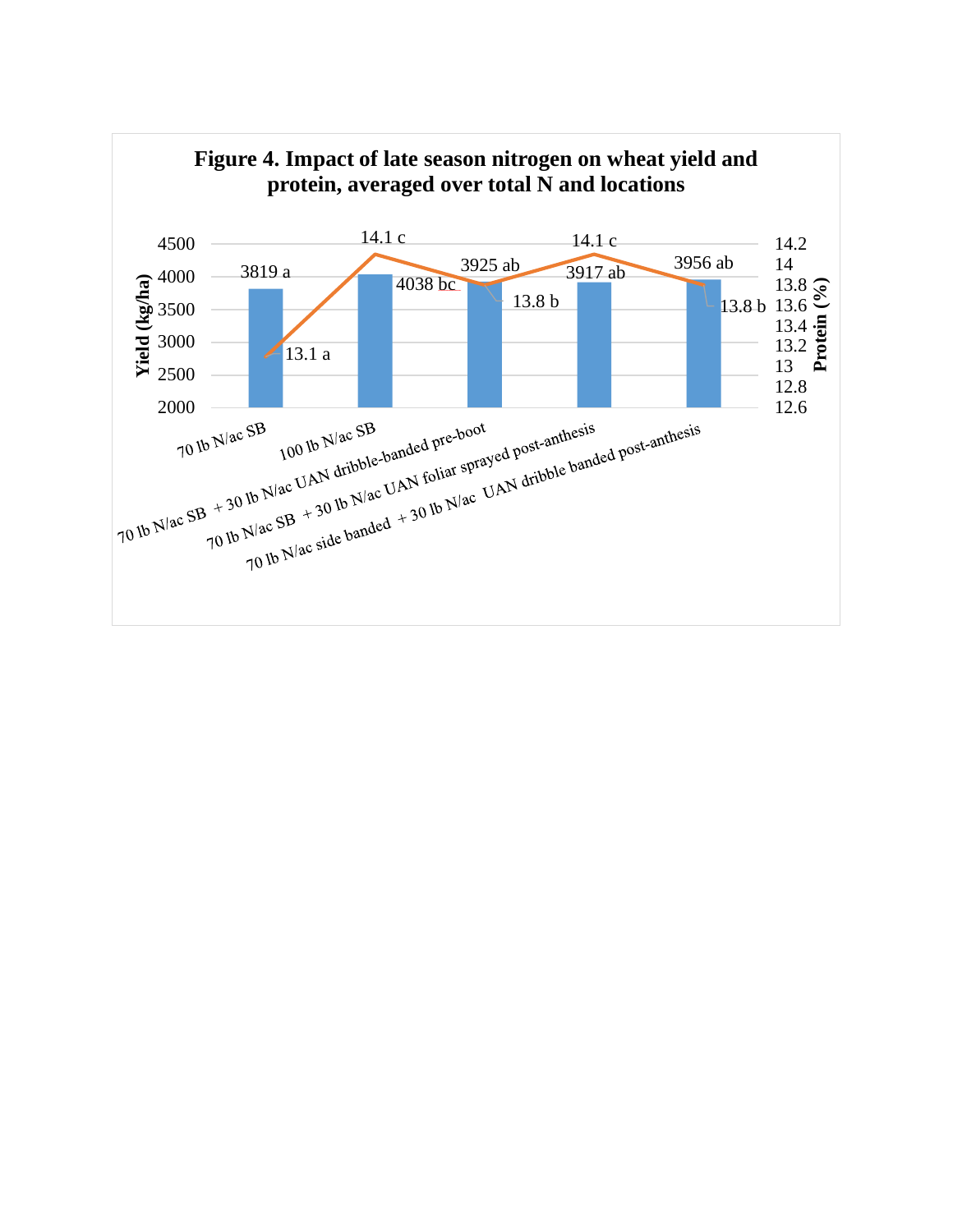

While an extra 30 lbs N/ac applied in late season did increase protein, it did not significantly increase yield or protein when compared to side-banding all the N at seeding for any location (Tables 4, 5, 7, 9 Figures 6 and 7). It was more efficient to place all the nitrogen down at seeding instead of split applying it, especially since split applications actually resulted in either less yield or protein in some instances. Even when yield and protein were considered together as kg/ha of protein, split applications never provided a statistically significant advantage over applying the whole amount of nitrogen down at seeding (Tables 13 and 14 Figure 8). The nitrogen from split applications was less efficient as it may have been lost to the atmosphere, stranded on the soil surface or caused crop injury. When comparing between applications of UAN averaged over location, foliar sprays resulted in greater grain protein (Figures 4 and 5). However, this bump in protein may have been partly due to the tendency for lower yield caused by greater leaf burn from foliar spray applications compared to dribble bands. In the end, none of the late season applications provided any yield or protein benefit compared to side-banding all the nitrogen at seeding. It should be acknowledged that our results may have differed under wet conditions where there would be greater potential for denitrification losses in side- or mid-row banded N and less potential for the volatilization losses and/or leaf-burn associated with the in-crop applications.

When averaged over location and method of application, 30 lbs N/ac applied in late season to a base rate of 70 lbs N/ac increased grain protein from 13.1 to 13.9% and yield from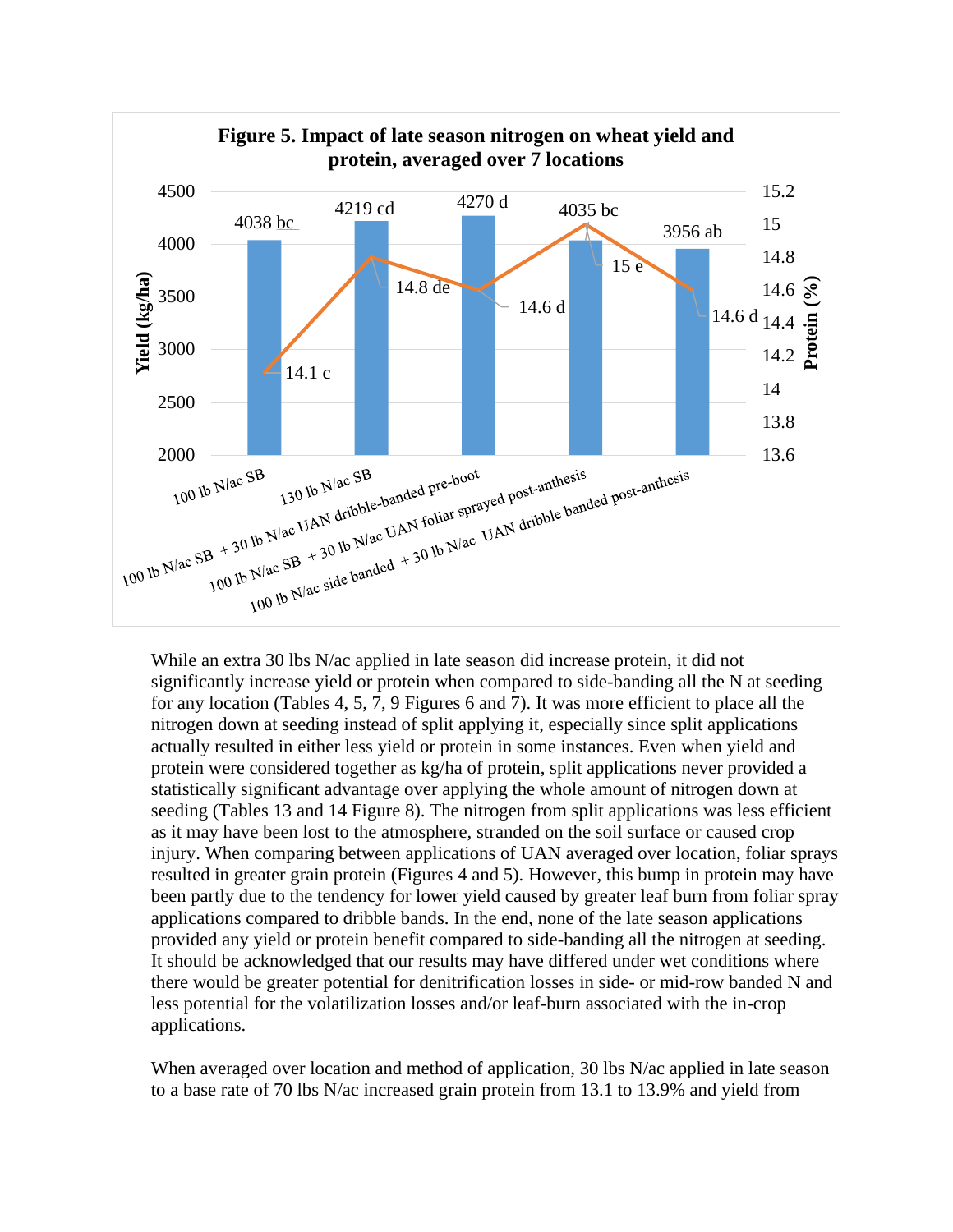3819 to 3932 kg/ha. This is 0.8% protein increase on roughly a 58 bu/ac crop of wheat. The economics of this situation can be explored by referring to Figure 9. In Figure 9 there are two tables showing the protein spread (cents/%/bu) required to break even from the cost of applying 30 lbs N/ac of UAN plus the cost of application. The left and right hand tables assume a protein increase of 0.5 and 1.0% resulting from the late season application of UAN. This covers the range of results that might be expected based on both the current demonstration and previously reported responses. In each table you will note the spread required to cover costs increases as the price of N increases and it decreases as the yield of wheat increases. Based on the results for this study we would require a spread between roughly 35 and 60 cents/%/bu to breakeven depending of the price of nitrogen. This would be achievable for some years, but predicting those high protein spreads in advance may be difficult. Of course, the most economic scenario in this study was to put all the nitrogen down at seeding, as split applications could not improve yield or protein over this approach.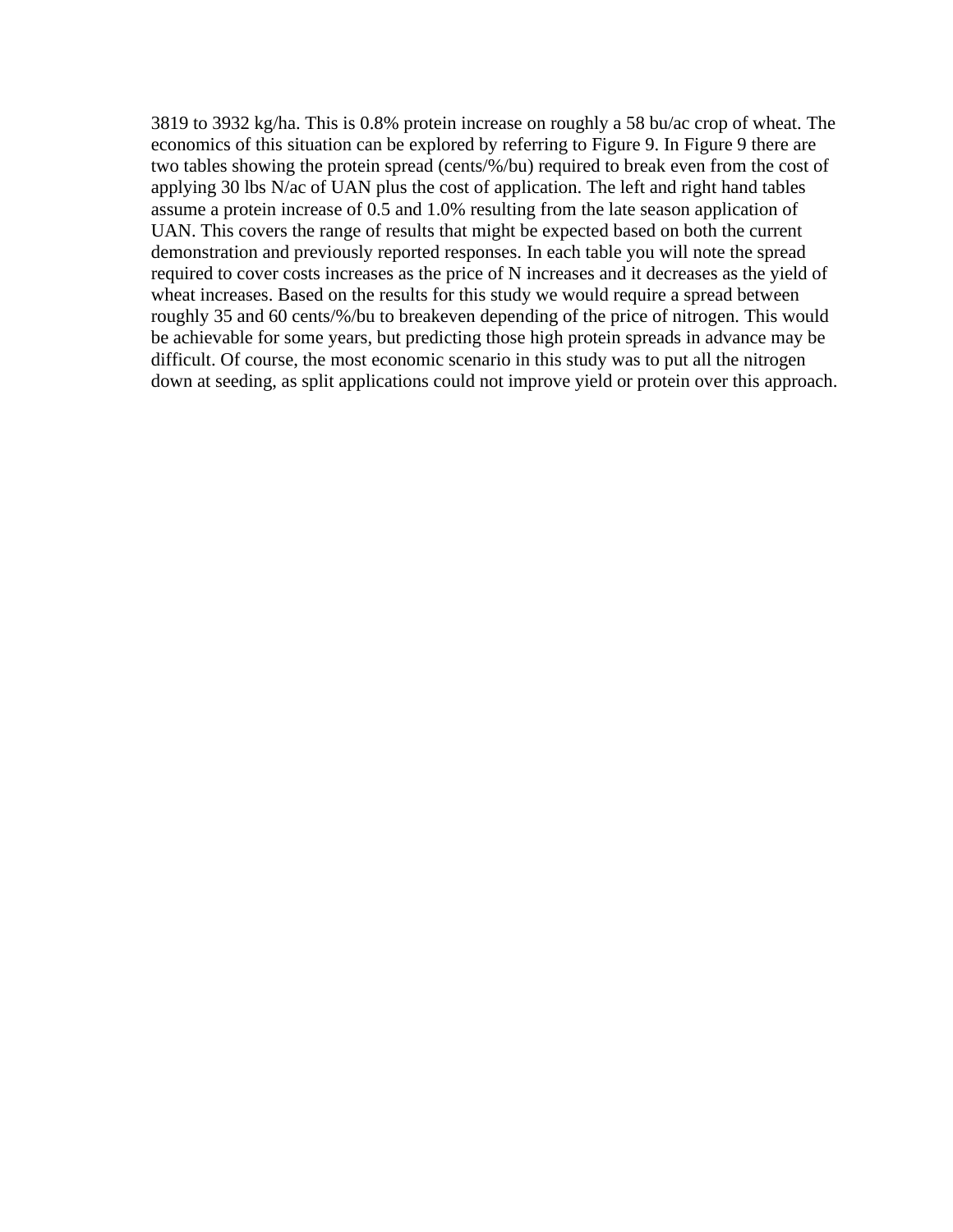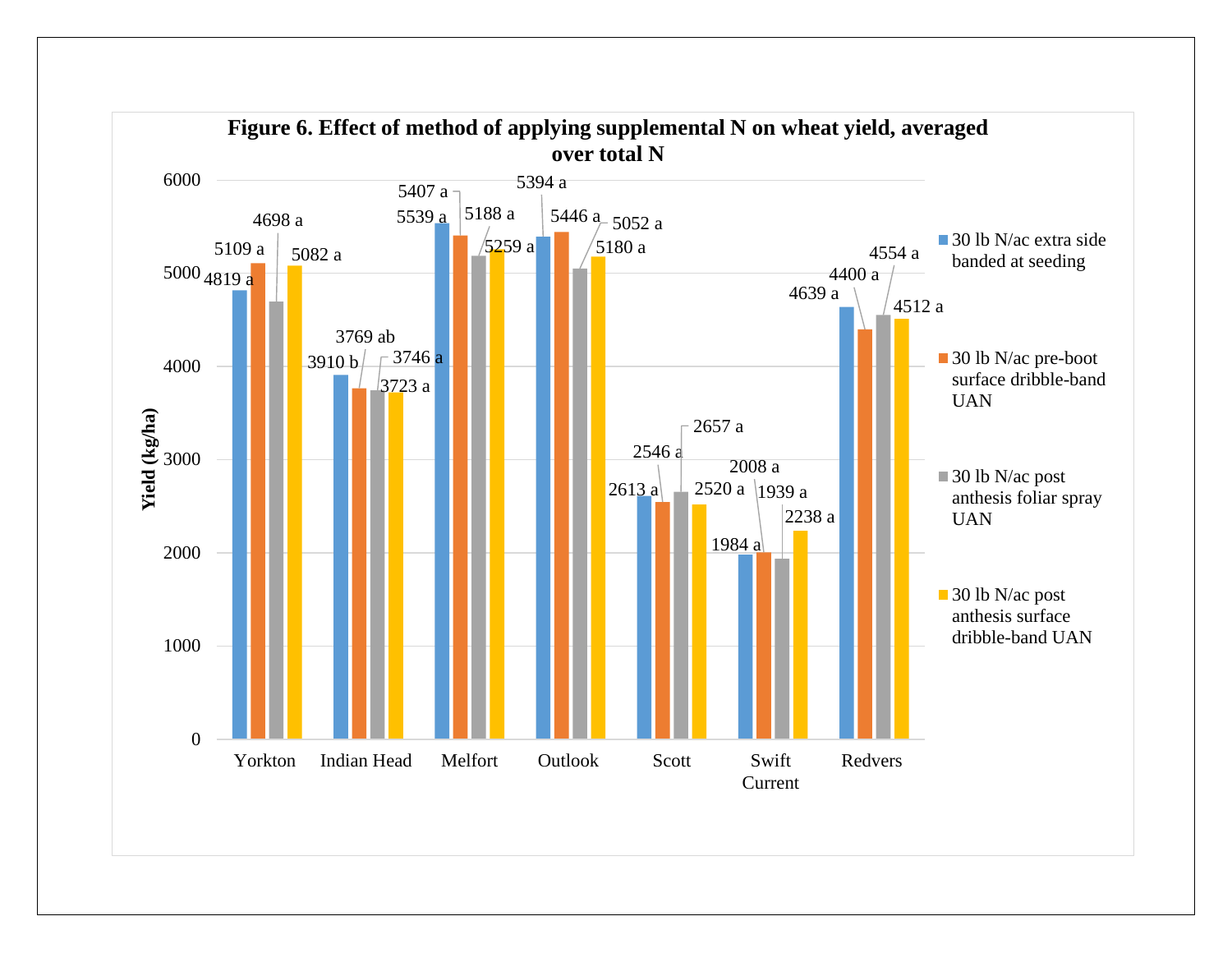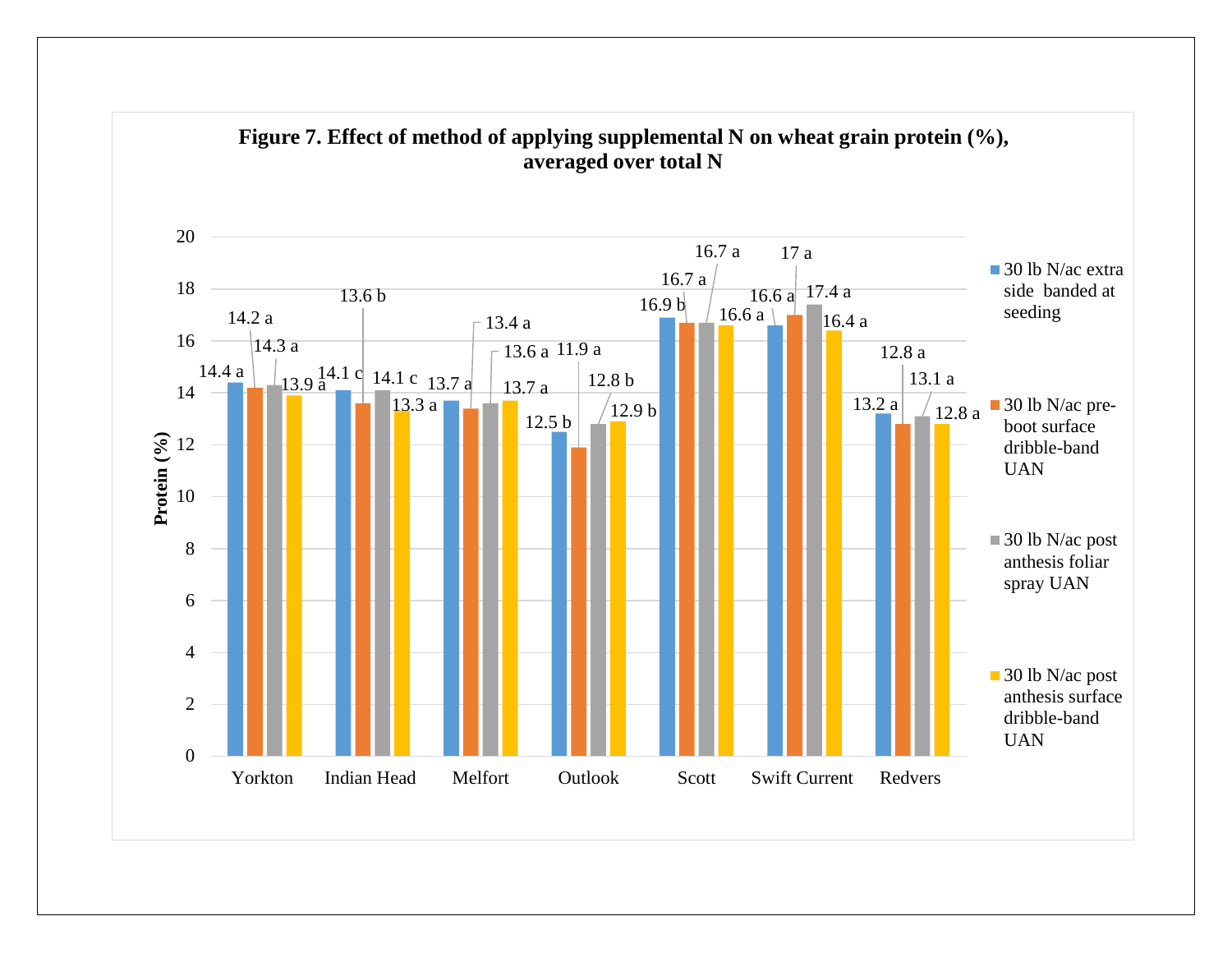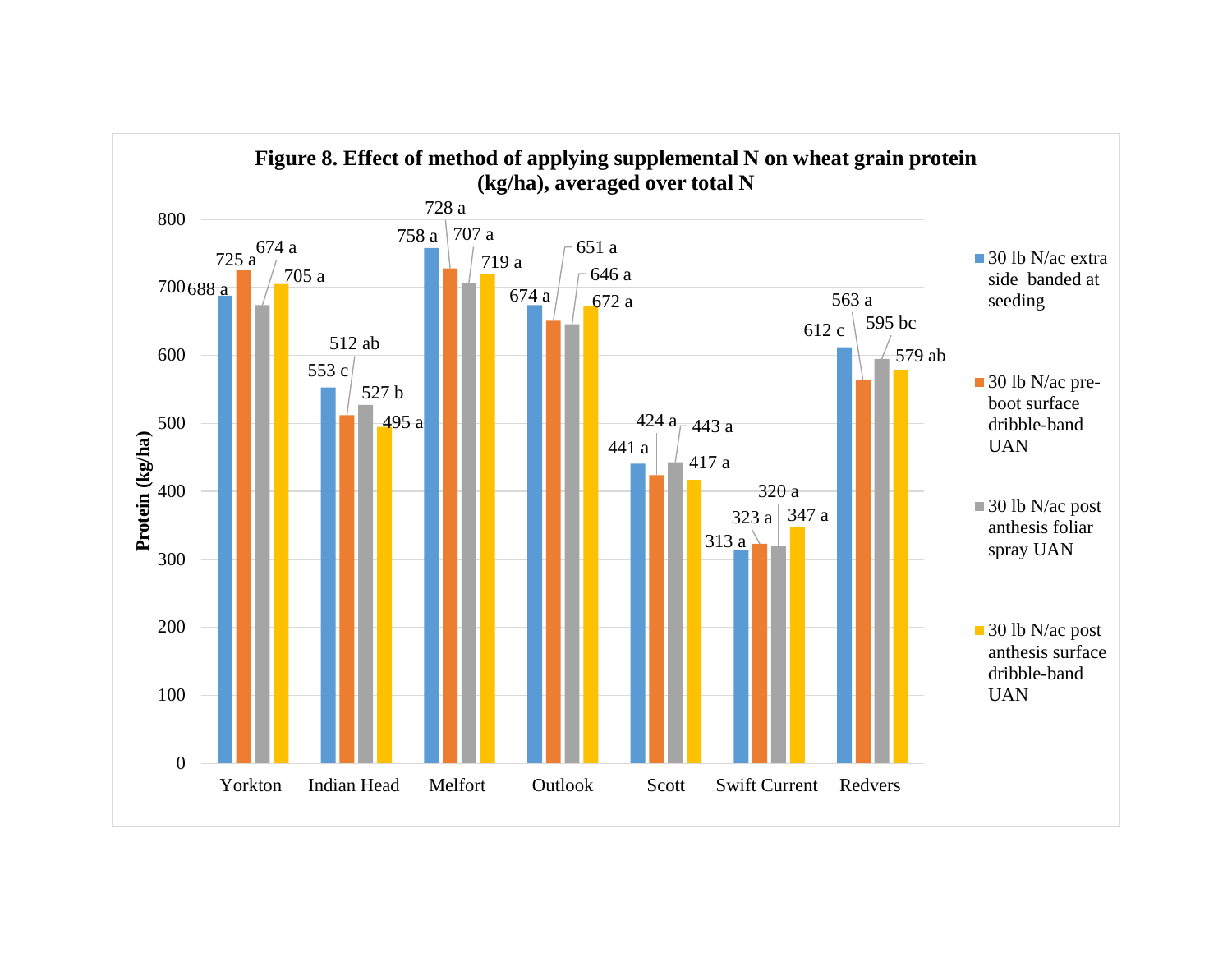# Figure 9. Spread (cents/%/bu) required to cover the cost of 30 lbs N/ac of UAN + \$5/ac cost of application.

| Crop Yield (bu/ac)   | 40  | 50  | 60  | 70  | Crop Yield (bu/ac)   | 40           | 50           | 60           | 70           |
|----------------------|-----|-----|-----|-----|----------------------|--------------|--------------|--------------|--------------|
| Protein Increase (%) | 0.5 | 0.5 | 0.5 | 0.5 | Protein Increase (%) | $\mathbf{1}$ | $\mathbf{1}$ | $\mathbf{1}$ | $\mathbf{1}$ |
| \$N/lbs              |     |     |     |     | \$N/lbs              |              |              |              |              |
| 0.3                  | 70  | 56  | 47  | 40  | 0.3                  | 35           | 28           | 23           | 20           |
| 0.35                 | 78  | 62  | 52  | 44  | 0.35                 | 39           | 31           | 26           | 22           |
| 0.4                  | 85  | 68  | 57  | 49  | 0.4                  | 43           | 34           | 28           | 24           |
| 0.45                 | 93  | 74  | 62  | 53  | 0.45                 | 46           | 37           | 31           | 26           |
| 0.5                  | 100 | 80  | 67  | 57  | 0.5                  | 50           | 40           | 33           | 29           |
| 0.55                 | 108 | 86  | 72  | 61  | 0.55                 | 54           | 43           | 36           | 31           |
| 0.6                  | 115 | 92  | 77  | 66  | 0.6                  | 58           | 46           | 38           | 33           |
| 0.65                 | 123 | 98  | 82  | 70  | 0.65                 | 61           | 49           | 41           | 35           |

Protein spread 66 cents/%/bu (February 2018)

### **10. Conclusions and Recommendations**

Wheat yield and grain protein increased with added nitrogen in this study. Applying an additional 30 lbs N/ac late in the season to base rates of 70 and 100 lbs N/ac of side-banded urea significantly increased grain protein by 0.8% and 0.6%, respectively when averaged over location and method of application. This supports the hypothesis that split applications provide greater protein increases with more N deficient wheat. However, split applications did not increase wheat yield or protein relative to side-banding all the N at seeding. In terms of nitrogen use efficiency, it was frequently better to place all the nitrogen down at seeding in this study. Nitrogen from split applications was less efficient as it was likely stranded at the soil surface due to dry conditions or lost to volatilization. Late season applications of UAN can also result in leaf burn and potentially even reduce yields. Reduced yield may account for some of the observed increase in protein from late season UAN applications as foliar spray applications with higher levels of leaf burn also had somewhat higher protein; however, there was one site where, at the post-anthesis stage, foliar applied UAN did appear to be more effective for increasing protein than dribble banding. Pre-boot dribble band applications of UAN typically caused the least amount of crop injury. This study concludes that late season nitrogen can be used to increase protein, but doing so was never advantageous over simply side-banding the extra nitrogen at seeding under the conditions encountered. However, if a crop has been under fertilized for its potential, late season supplemental N can provide a protein boost of 0.8%. This will increase net returns, but only when protein spreads are at historical highs. If increasing protein with a late season application of N is desired, every effort should be made to reduce leaf burn. As expected, pre-boot dribble banding UAN was safer on the crop than foliar sprays post anthesis in this study. Spraying should not occur at temperatures above  $20^{\circ}$ C. Diluting 50:50 with water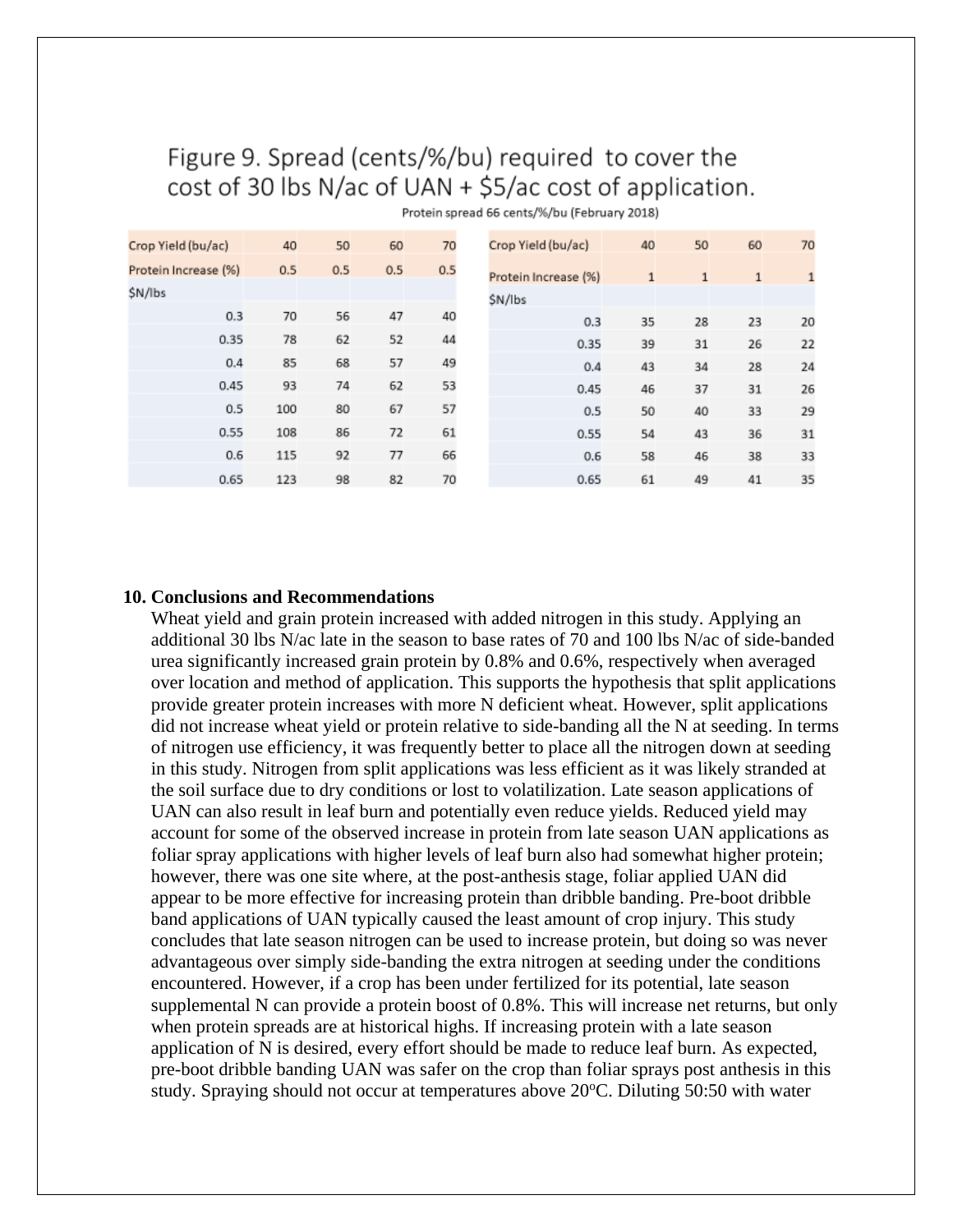may reduce leaf burn with foliar applications but the effects of dilution with dribblebanding are uncertain. For example, dilution also doubles the total solution application volume required and reduces surface tension of the UAN which could result in greater potential for leaf burn in dribble-band applications. With foliar applications the objective is to get as much product as possible retained on the leaves while, dribble-band applications are specifically targeting the soil surface. Recent studies have also shown that melted urea may be safer on the crop than UAN. Care must be taken not to freeze lines when dissolving urea as it is an endothermic reaction. Moreover, only urea low in biuret should be used otherwise severe leaf burning will occur.

## **11. Supporting Information**

## **Acknowledgements:**

This project was funded through the Saskatchewan Wheat Development Commission and Agricultural Demonstration of Practices and Technologies (ADOPT) initiative under the Canada-Saskatchewan Growing Forward 2 bi-lateral agreement. Adopt signs were posted during annual tours.

## **12. Appendices**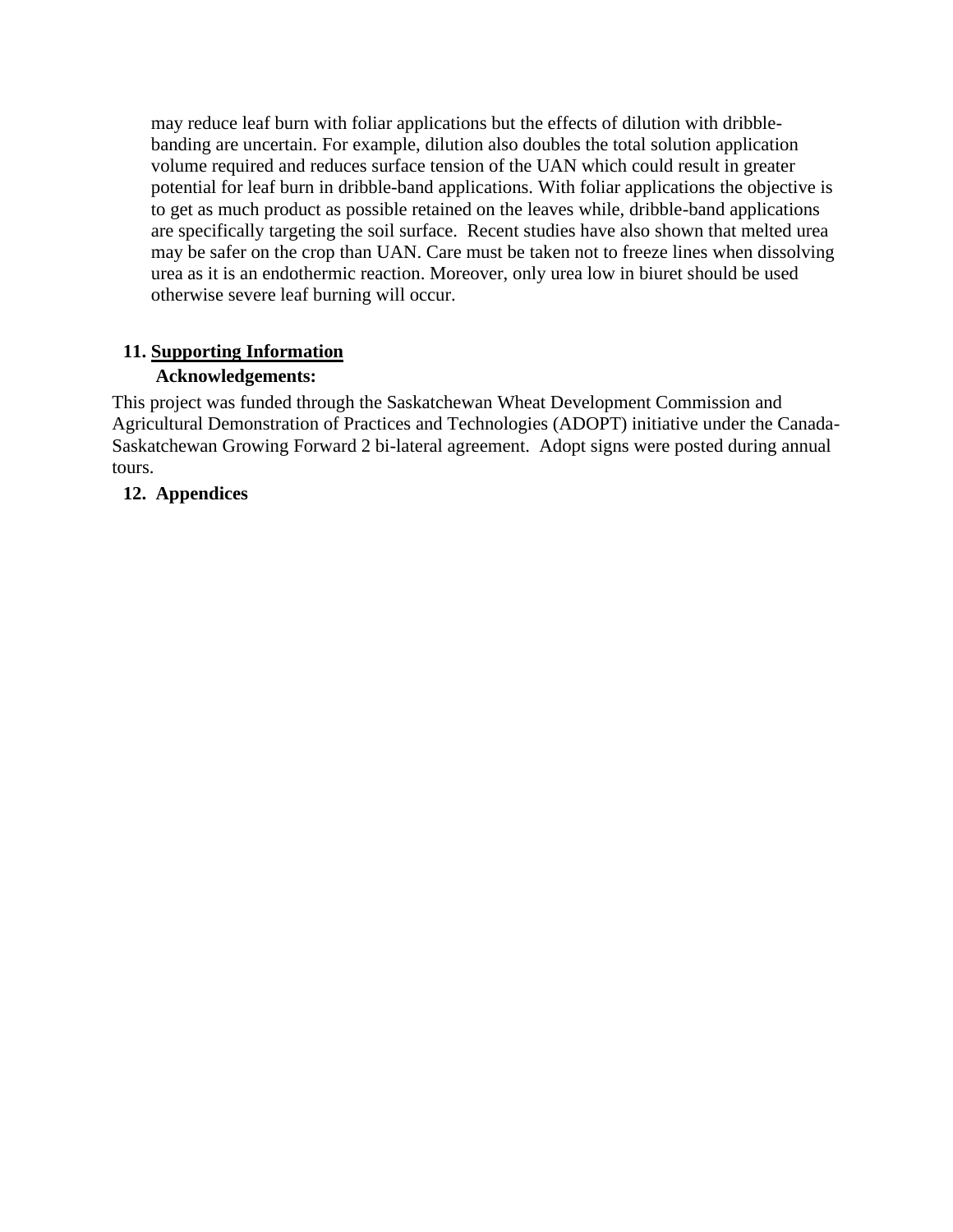| Table 4. Significance of main effects and interactions for total N applied and method of<br>applying supplemental N (30 lbs N/ac) on wheat yield at multiple locations in 2018. |                |                       |                |                |              |                         |                |  |  |  |  |
|---------------------------------------------------------------------------------------------------------------------------------------------------------------------------------|----------------|-----------------------|----------------|----------------|--------------|-------------------------|----------------|--|--|--|--|
| Yield                                                                                                                                                                           |                |                       |                |                |              |                         |                |  |  |  |  |
|                                                                                                                                                                                 | <b>Yorkton</b> | Indian<br><b>Head</b> | <b>Melfort</b> | <b>Outlook</b> | <b>Scott</b> | Swift<br><b>Current</b> | <b>Redvers</b> |  |  |  |  |
| Effect                                                                                                                                                                          | p-values $Z$ - |                       |                |                |              |                         |                |  |  |  |  |
| Total<br>nitrogen<br>(N)                                                                                                                                                        | N <sub>S</sub> | 0.0010                | < 0.0001       | <b>Ns</b>      | <b>Ns</b>    | <b>Ns</b>               | 0.0044         |  |  |  |  |
| Method $(M)$                                                                                                                                                                    | <b>Ns</b>      | 0.0865                | 0.0159         | <b>Ns</b>      | <b>Ns</b>    | <b>Ns</b>               | <b>Ns</b>      |  |  |  |  |
| N x M                                                                                                                                                                           | <b>Ns</b>      | 0.0019                | < 0.0001       | <b>Ns</b>      | <b>Ns</b>    | <b>Ns</b>               | 0.0150         |  |  |  |  |

 $Z$  p-values  $\leq 0.05$  indicate that a treatment effect was significant and not due to random variability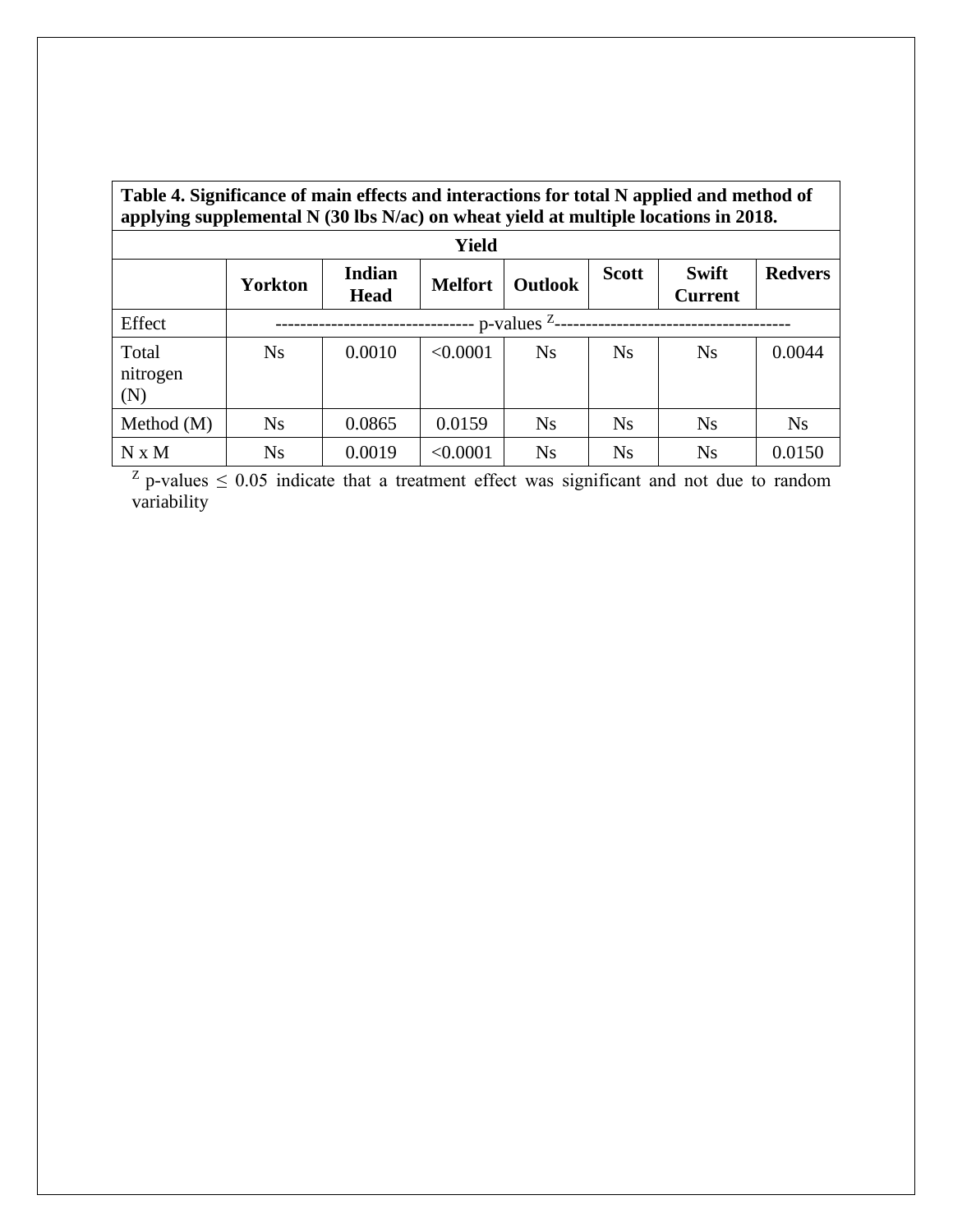**Table 5. Main effect means for total nitrogen applied and method of applying supplemental nitrogen (30 lbs N/ac) on wheat yield (kg ha-2 ) at multiple locations in 2018.**

| <b>Main effect</b>                                    |                | <b>Yield</b>          |                |                |              |                                |                |  |  |  |  |  |
|-------------------------------------------------------|----------------|-----------------------|----------------|----------------|--------------|--------------------------------|----------------|--|--|--|--|--|
|                                                       | <b>Yorkton</b> | Indian<br><b>Head</b> | <b>Melfort</b> | <b>Outlook</b> | <b>Scott</b> | <b>Swift</b><br><b>Current</b> | <b>Redvers</b> |  |  |  |  |  |
| <b>Total Nitrogen Applied</b>                         |                |                       |                |                |              |                                |                |  |  |  |  |  |
| $100$ lbs N/ac                                        | 4899 a         | 3685 a                | 5087 a         | 5145 a         | 2580 a       | 1945 a                         | 4373 a         |  |  |  |  |  |
| 130 lbs N/ac                                          | 4956 a         | 3888b                 | 5610b          | 5391 a         | 2588 a       | 2139 a                         | 4679 b         |  |  |  |  |  |
|                                                       |                |                       |                |                |              |                                |                |  |  |  |  |  |
| LSD                                                   | <b>Ns</b>      | 110                   | 156            | <b>Ns</b>      | <b>Ns</b>    | <b>Ns</b>                      | 199            |  |  |  |  |  |
|                                                       |                |                       |                |                |              |                                |                |  |  |  |  |  |
| <b>Method of applying</b><br>supplemental N           |                |                       |                |                |              |                                |                |  |  |  |  |  |
| 30 lbs N/ac extra side<br>banded at seeding           | 4819 a         | 3910b                 | 5539 b         | 5394 a         | 2613 a       | 1984 a                         | 4639 a         |  |  |  |  |  |
| 30 lbs N/ac pre-boot<br>surface dribble-band UAN      | 5109 a         | 3769 ab               | 5407 ab        | 5446 a         | 2546 a       | 2008 a                         | 4400 a         |  |  |  |  |  |
| 30 lbs N/ac post anthesis<br>foliar spray UAN         | 4698 a         | 3746 a                | 5188 a         | 5052 a         | 2657 a       | 1939 a                         | 4554 a         |  |  |  |  |  |
| 30 lbs N/ac post anthesis<br>surface dribble-band UAN | 5082 a         | 3723 a                | 5259 a         | 5180 a         | 2520 a       | 2238 a                         | 4512 a         |  |  |  |  |  |
|                                                       |                |                       |                |                |              |                                |                |  |  |  |  |  |
| LSD                                                   | <b>Ns</b>      | 156                   | 221            | N <sub>S</sub> | <b>Ns</b>    | <b>Ns</b>                      | <b>Ns</b>      |  |  |  |  |  |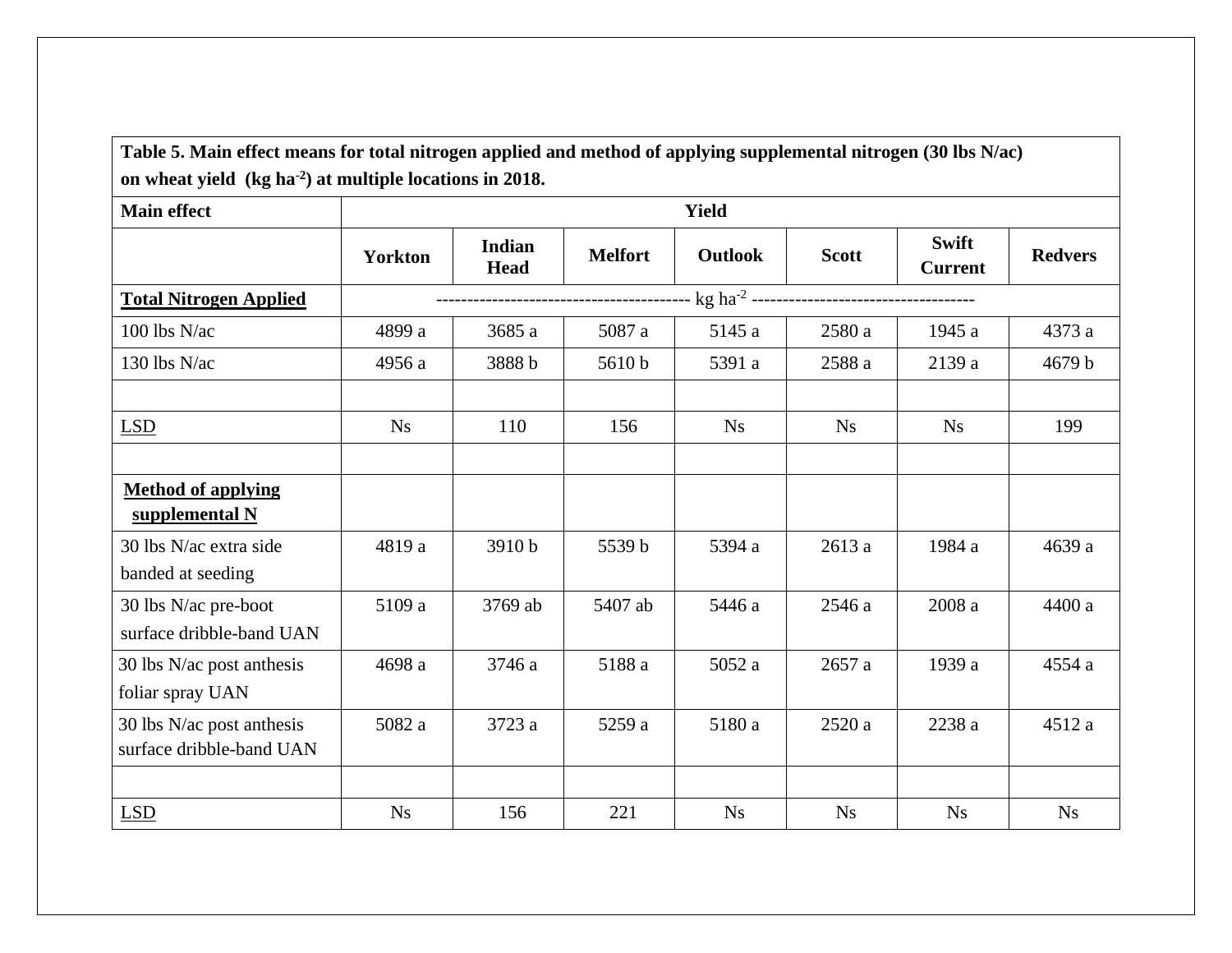**Table 6. Means for total nitrogen applied by method of applying supplemental nitrogen on wheat yield (Kg ha-2 ) at multiple locations in 2018.**

| <b>Main effect</b>                                                                                           |                                      |                       |                | <b>Yield</b>   |              |                                |                |                             |
|--------------------------------------------------------------------------------------------------------------|--------------------------------------|-----------------------|----------------|----------------|--------------|--------------------------------|----------------|-----------------------------|
|                                                                                                              | <b>Yorkton</b>                       | Indian<br><b>Head</b> | <b>Melfort</b> | <b>Outlook</b> | <b>Scott</b> | <b>Swift</b><br><b>Current</b> | <b>Redvers</b> | <b>All Sites</b><br>Average |
|                                                                                                              | ------------------------------------ |                       |                |                |              |                                |                |                             |
| 1.70 lbs N/ac side banded as urea at seeding                                                                 | 4788 a                               | 3498 a                | 4997 a         | 4730 a         | 2469 a       | 2184 a                         | 4070 a         | 3819 a                      |
| 2. 100 lbs N/ac side banded as urea at seeding                                                               | 4678 a                               | 3865 cd               | 5295 bc        | 5388 a         | 2574a        | 2065 a                         | 4401 ab        | 4038 bc                     |
| 3. 130 lbs N/ac side banded as urea at seeding                                                               | 4960 a                               | 3955 d                | 5783 d         | 5400 a         | 2652a        | 1904 a                         | 4877 c         | 4219 cd                     |
| 4. 70 lbs N/ac sided banded as urea at seeding +<br>30lbs N/ac pre-boot surface dribble-band $UAN1,3$        | 4860 a                               | 3633<br>abc           | 4980 a         | 5218 a         | 2565a        | 1883 a                         | 4340 ab        | 3925 ab                     |
| 5. 100 lbs N/ac side banded as urea at seeding $+$<br>30lbs N/ac pre-boot surface dribble-band $UAN1,3$      | 5359 a                               | 3905 d                | 5835 d         | 5673 a         | 2526 a       | 2133 a                         | 4461 ab        | 4270 d                      |
| 6. 70 lbs N/ac side banded as urea at seeding $+30$<br>lbs/ac N post-anthesis foliar spray $UAN^{2,4}$       | 4798 a                               | 3583 ab               | 4943 a         | 5097 a         | 2674a        | 1902 a                         | 4423 ab        | 3917 ab                     |
| 7. 100 lbs N/ac side banded as urea at seeding $+30$<br>lbs/ac N post-anthesis foliar spray $UAN^{2,4}$      | 4598 a                               | 3909 d                | 5433 bc        | 5006 a         | 2641a        | 1977 a                         | 4684<br>abc    | 4035 bc                     |
| 8. 70 lbs N/ac side banded as urea at seeding $+30$<br>lbs/ac N post-anthesis surface dribble-band $UAN2,3$  | 5260 a                               | 3661<br>abc           | 5131 ab        | 4875 a         | 2506 a       | 1932 a                         | 4329 ab        | 3956 ab                     |
| 9. 100 lbs N/ac side banded as urea at seeding $+30$<br>lbs/ac N post-anthesis surface dribble-band $UAN2,3$ | 4905 a                               | 3785<br>abcd          | 5389 bc        | 5484 a         | 2533 a       | 2544 a                         | 4695<br>abc    | 4191 cd                     |
| L.S.D                                                                                                        | <b>Ns</b>                            | 227.0                 | 291.1          | <b>Ns</b>      | <b>Ns</b>    | <b>Ns</b>                      | 400.7          | 189                         |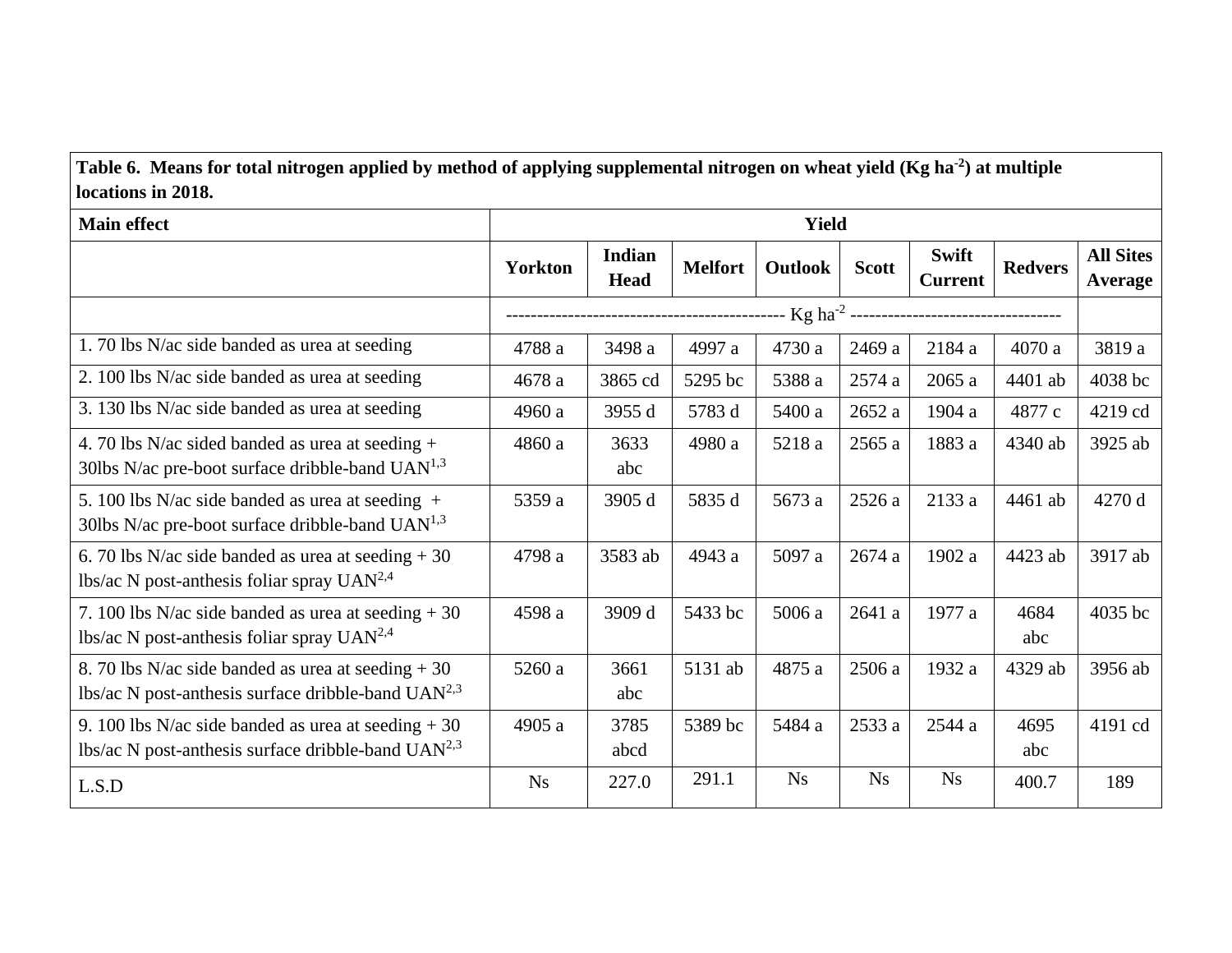| Table 7. Significance of main effects and interactions for total N applied and method of  |
|-------------------------------------------------------------------------------------------|
| applying supplemental $N(30$ lbs $N/ac$ ) on wheat protein at multiple locations in 2018. |

|                          | <b>Protein</b> $(\%)$    |                              |                |                |              |                                |                |  |  |  |  |  |
|--------------------------|--------------------------|------------------------------|----------------|----------------|--------------|--------------------------------|----------------|--|--|--|--|--|
|                          | <b>Yorkton</b>           | <b>Indian</b><br><b>Head</b> | <b>Melfort</b> | <b>Outlook</b> | <b>Scott</b> | <b>Swift</b><br><b>Current</b> | <b>Redvers</b> |  |  |  |  |  |
| Effect                   | -p-values <sup>z</sup> - |                              |                |                |              |                                |                |  |  |  |  |  |
| Total<br>nitrogen<br>(N) | 0.0055                   | < 0.0001                     | 0.0003         | < 0.0001       | < 0.0001     | <b>Ns</b>                      | < 0.0001       |  |  |  |  |  |
| Method<br>(M)            | Ns                       | < 0.0001                     | <b>Ns</b>      | 0.0014         | 0.0055       | <b>Ns</b>                      | <b>Ns</b>      |  |  |  |  |  |
| N x M                    | 0.0029                   | < 0.0001                     | 0.0002         | < 0.0001       | < 0.0001     | <b>Ns</b>                      | <b>Ns</b>      |  |  |  |  |  |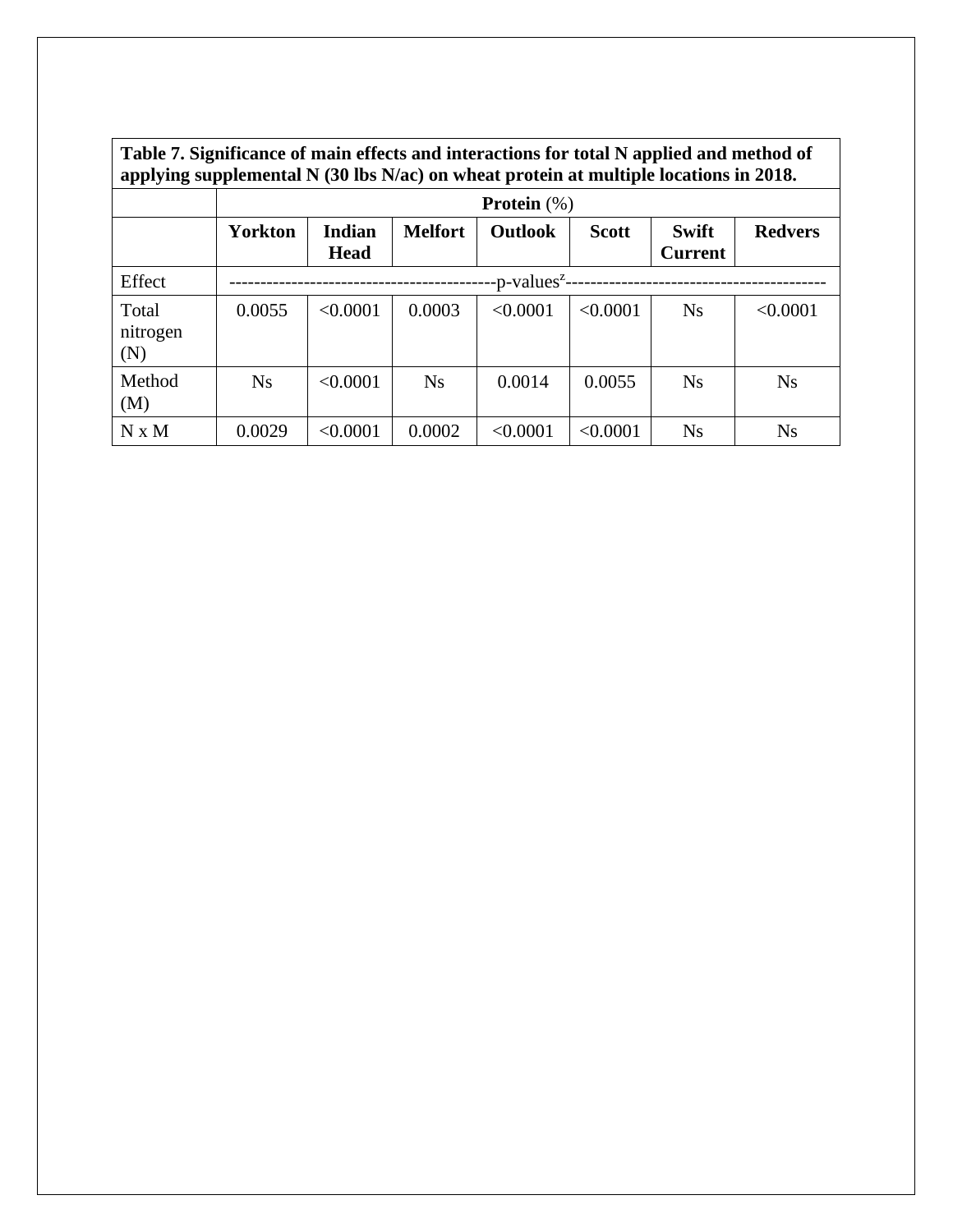**Table 8. Main effect means for total nitrogen applied and method of applying supplemental Nitrogen (30 lbs/ac) on wheat protein (%) at multiple locations in 2018.**

| <b>Main effect</b>                             | Protein           |                              |                   |                   |                   |                                |                   |  |  |
|------------------------------------------------|-------------------|------------------------------|-------------------|-------------------|-------------------|--------------------------------|-------------------|--|--|
|                                                | <b>Yorkton</b>    | <b>Indian</b><br><b>Head</b> | <b>Melfort</b>    | Outlook           | <b>Scott</b>      | <b>Swift</b><br><b>Current</b> | <b>Redvers</b>    |  |  |
| <b>Total Nitrogen Applied</b>                  |                   |                              |                   |                   |                   |                                |                   |  |  |
| 100 lbs N/ac                                   | 13.9 a            | 13.2 a                       | 13.3a             | 11.7a             | 16.4a             | 16.9a                          | 12.4a             |  |  |
| 130 lbs $N/ac$                                 | 14.5 <sub>b</sub> | 14.4 <sub>b</sub>            | 13.9 <sub>b</sub> | 13.4 <sub>b</sub> | 17.0 <sub>b</sub> | 16.8a                          | 13.5 <sub>b</sub> |  |  |
|                                                |                   |                              |                   |                   |                   |                                |                   |  |  |
| <b>LSD</b>                                     | 0.36              | 0.19                         | 0.32              | 0.35              | 0.11              | <b>Ns</b>                      | 0.33              |  |  |
|                                                |                   |                              |                   |                   |                   |                                |                   |  |  |
| <b>Method of applying supplemental N</b>       |                   |                              |                   |                   |                   |                                |                   |  |  |
| 30 lbs N/ac extra side                         | 14.4a             | 14.1 c                       | 13.7 a            | 12.5 <sub>b</sub> | 16.9 <sub>b</sub> | 16.6a                          | 13.2a             |  |  |
| banded at seeding                              |                   |                              |                   |                   |                   |                                |                   |  |  |
| 30 lbs N/ac pre-boot                           | 14.2a             | 13.6 <sub>b</sub>            | 13.4a             | 11.9 a            | 16.7a             | 17.0a                          | 12.8a             |  |  |
| surface dribble-band UAN                       |                   |                              |                   |                   |                   |                                |                   |  |  |
| 30 lbs $N/ac$ post anthesis                    | 14.3 a            | 14.1 c                       | 13.6 a            | 12.8 <sub>b</sub> | 16.7a             | 17.4a                          | 13.1a             |  |  |
| foliar spray UAN                               |                   |                              |                   |                   |                   |                                |                   |  |  |
| 30 lbs N/ac post anthesis surface dribble-band | 13.9 a            | 13.3a                        | 13.7 a            | 12.9 <sub>b</sub> | 16.6a             | 16.4a                          | 12.8a             |  |  |
| <b>UAN</b>                                     |                   |                              |                   |                   |                   |                                |                   |  |  |
|                                                |                   |                              |                   |                   |                   |                                |                   |  |  |
| <b>LSD</b>                                     | <b>Ns</b>         | 0.28                         | Ns                | 0.49              | 0.16              | N <sub>S</sub>                 | Ns                |  |  |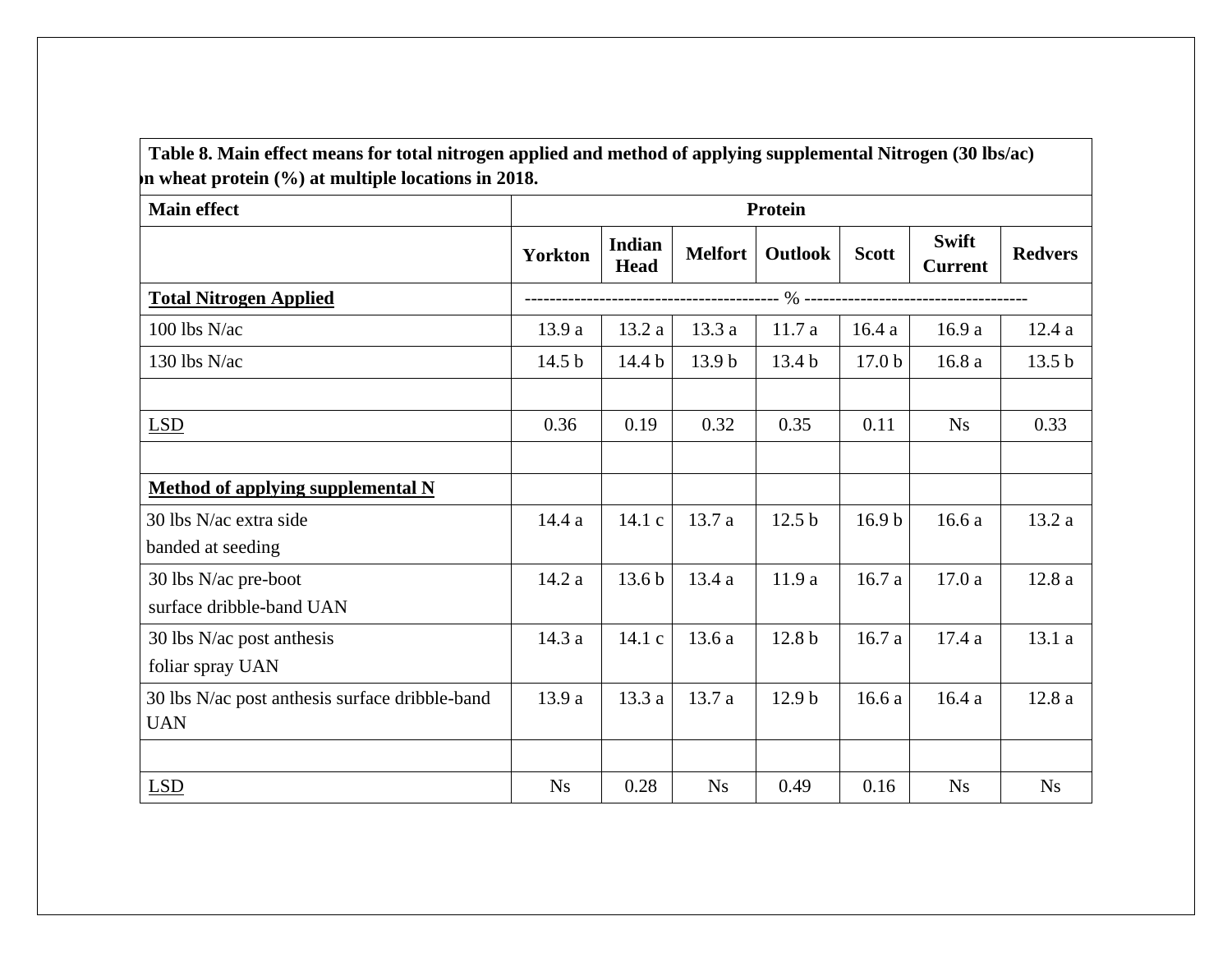**Table 9. Means for total nitrogen applied by method of applying supplemental N on wheat protein (%) at multiple locations in 2018.**

| <b>Main effect</b>                                                                                           | <b>Protein</b> |                       |                   |                   |                   |                                |                   |                   |
|--------------------------------------------------------------------------------------------------------------|----------------|-----------------------|-------------------|-------------------|-------------------|--------------------------------|-------------------|-------------------|
|                                                                                                              | <b>Yorkton</b> | Indian<br><b>Head</b> | <b>Melfort</b>    | Outook            | <b>Scott</b>      | <b>Swift</b><br><b>Current</b> | <b>Redvers</b>    | <b>All Sites</b>  |
|                                                                                                              |                |                       |                   |                   |                   |                                |                   |                   |
| 1.-70 lbs N/ac sided banded as urea at seeding                                                               | 12.9a          | 12.3a                 | 12.3a             | 10.4a             | 15.8a             | 16.4a                          | 11.6a             | 13.1a             |
| 2.-100 lbs N/ac side banded as urea at seeding                                                               | 14.1 bc        | 13.7 cd               | 13.4 bc           | 11.8 <sub>b</sub> | 16.7 <sub>b</sub> | 16.5a                          | 12.7 bc           | 14.1c             |
| 3. 130 lbs N/ac side banded as urea at seeding                                                               | 14.6c          | 14.6 e                | 14.0c             | 13.3 cd           | 17.1c             | 16.7a                          | 13.7 d            | 14.8 de           |
| 4.70 lbs N/ac sided banded as urea at seeding +<br>30lbs N/ac pre-boot surface dribble-band $UAN1,3$         | $14$ bc        | 13.0 <sub>b</sub>     | 13.2 <sub>b</sub> | 11.0a             | 16.4 <sub>b</sub> | 16.9 a                         | 12.3 ab           | 13.8 <sub>b</sub> |
| 5. 100 lbs N/ac side banded as urea at seeding $+$<br>30lbs N/ac pre-boot surface dribble-band $UAN1,3$      | 14.5 c         | 14.1 d                | 13.7 bc           | 12.8c             | 16.9<br>bc        | 17.1a                          | 13.3 cd           | 14.6d             |
| 6. 70 lbs N/ac side banded as urea at seeding $+30$<br>lbs/ac N post-anthesis foliar spray $UAN^{2,4}$       | 14.2 c         | 13.5c                 | 13.2 b            | 12.0 <sub>b</sub> | 16.4 <sub>b</sub> | 17.4a                          | 12.5 <sub>b</sub> | 14.1 c            |
| 7. 100 lbs N/ac side banded as urea at seeding $+30$<br>lbs/ac N post-anthesis foliar spray $UAN^{2,4}$      | 14.5 c         | 14.7 e                | 14.0c             | 13.6d             | 17.0<br>bc        | 17.5 a                         | 13.7 d            | 15.0e             |
| 8. 70 lbs N/ac side banded as urea at seeding $+30$<br>lbs/ac N post-anthesis surface dribble-band $UAN2,3$  | 13.4 ab        | 12.4a                 | 13.3 b            | 12.0 <sub>b</sub> | 16.3 <sub>b</sub> | 16.9 a                         | 12.2 ab           | 13.8 <sub>b</sub> |
| 9. 100 lbs N/ac side banded as urea at seeding $+30$<br>lbs/ac N post-anthesis surface dribble-band $UAN2,3$ | 14.4 c         | 14.1 d                | 14.0c             | 13.9 d            | 16.9<br>bc        | 15.9 a                         | 13.4 cd           | 14.6 d            |
| L.S.D                                                                                                        | 0.80           | 0.39                  | 0.64              | 0.65              | 0.26              | <b>Ns</b>                      | 0.73              | 0.27              |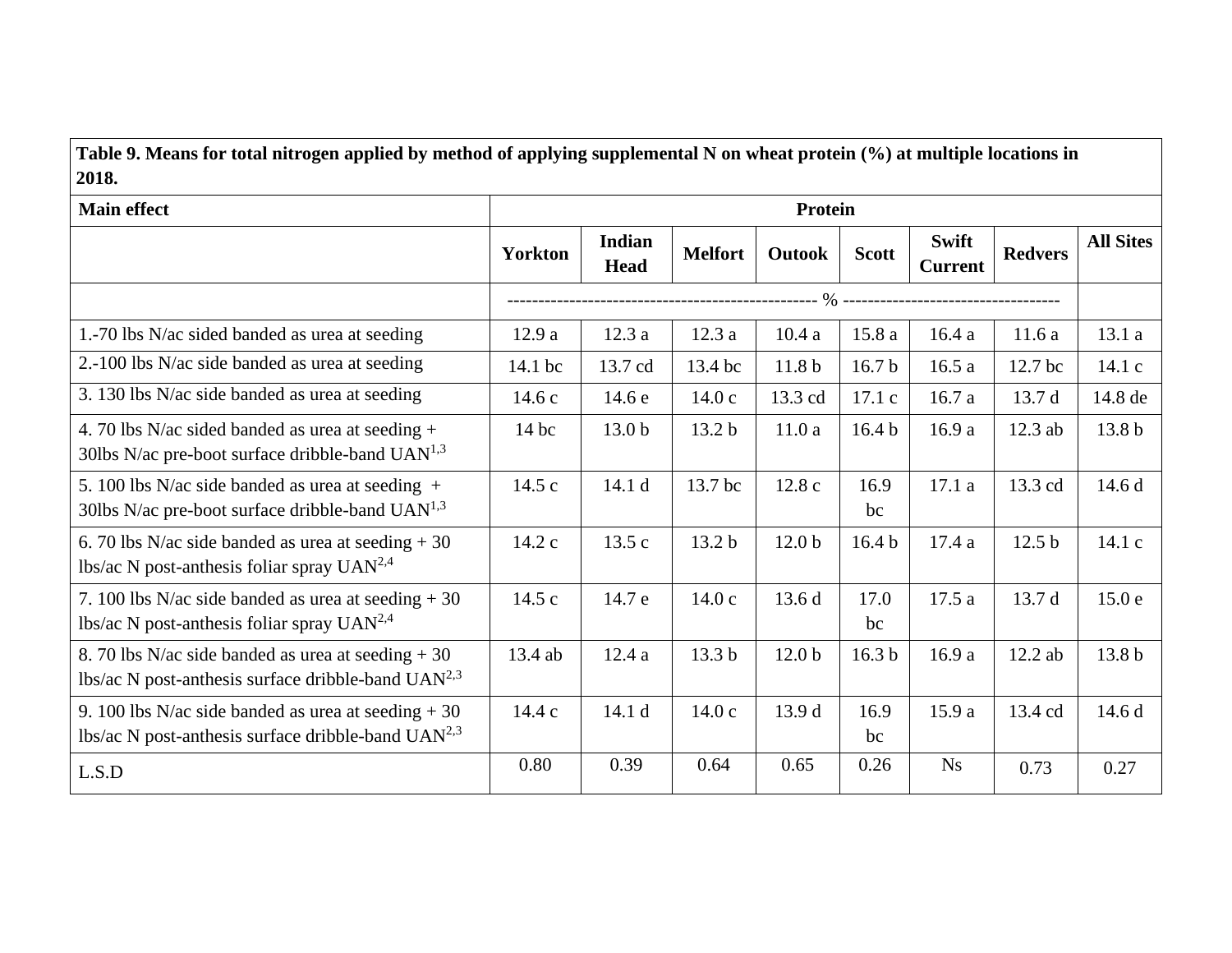**Table 10. Significance of main effects and interactions for total N applied and method of applying supplemental N (30 lbs N/ac) on flag leaf burn (%) at multiple locations in 2018.**

|                         | Flag leaf burn $(\% )$ |                              |                |                |              |                                |                |  |  |  |  |  |  |
|-------------------------|------------------------|------------------------------|----------------|----------------|--------------|--------------------------------|----------------|--|--|--|--|--|--|
|                         | <b>Yorkton</b>         | <b>Indian</b><br><b>Head</b> | <b>Melfort</b> | <b>Outlook</b> | <b>Scott</b> | <b>Swift</b><br><b>Current</b> | <b>Redvers</b> |  |  |  |  |  |  |
| Effect                  |                        | $p$ -values $z$ .            |                |                |              |                                |                |  |  |  |  |  |  |
| Total<br>nitrogen $(N)$ | <b>Ns</b>              | <b>Ns</b>                    | <b>Ns</b>      | N <sub>S</sub> | <b>Ns</b>    | 0.0059                         | <b>Ns</b>      |  |  |  |  |  |  |
| Method $(M)$            | < 0.0001               | < 0.000                      | 0.0004         | 0.0014         | < 0.0001     | < 0.0001                       | < 0.0001       |  |  |  |  |  |  |
| N x M                   | Ns                     | <b>Ns</b>                    | <b>Ns</b>      | <b>Ns</b>      | 0.0717       | 0.0965                         | <b>Ns</b>      |  |  |  |  |  |  |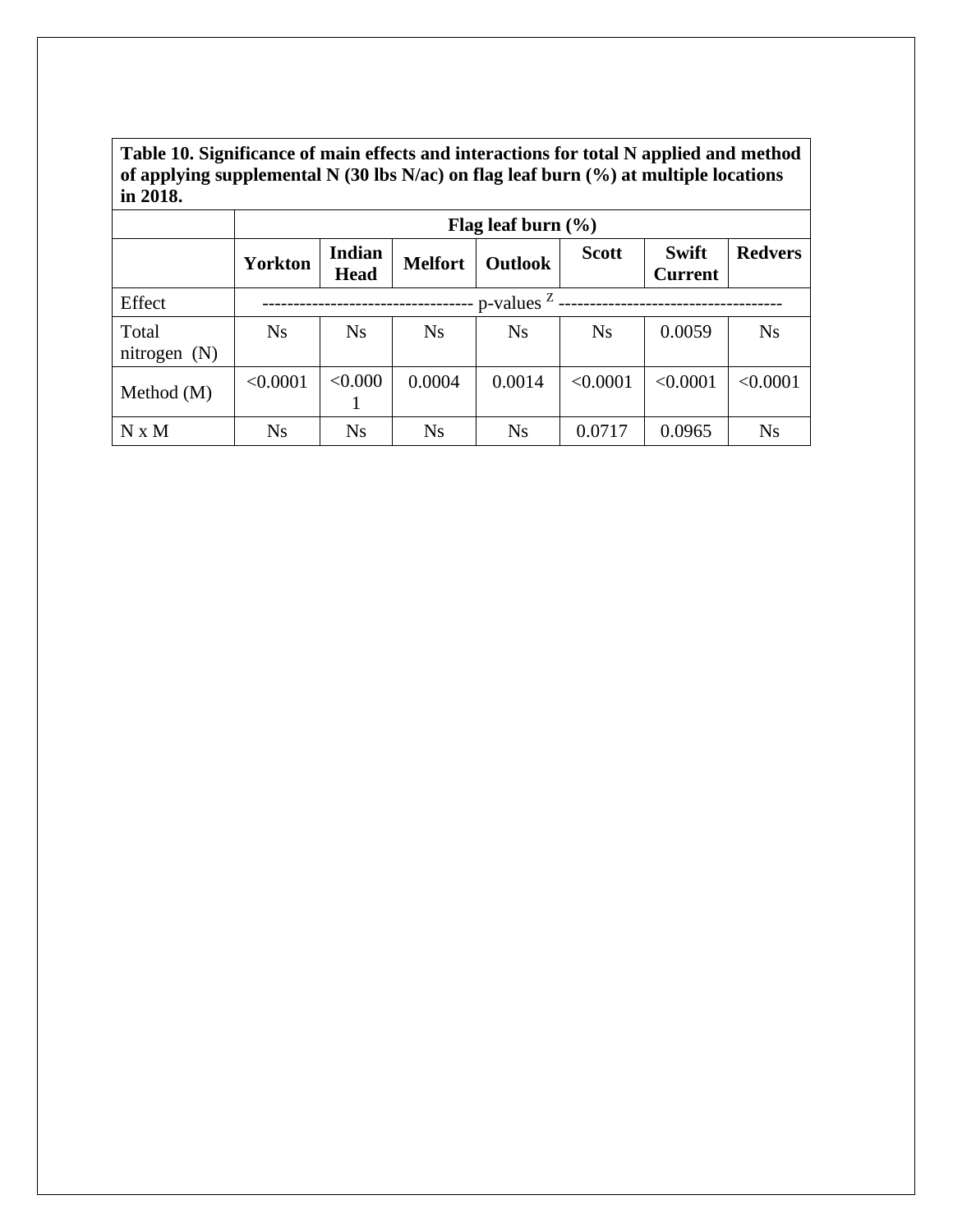| <b>Main effect</b>                                         | Flag leaf burn   |                              |                  |                   |                  |                                |                  |  |  |  |  |
|------------------------------------------------------------|------------------|------------------------------|------------------|-------------------|------------------|--------------------------------|------------------|--|--|--|--|
|                                                            | <b>Yorkton</b>   | <b>Indian</b><br><b>Head</b> | <b>Melfort</b>   | Outlook           | <b>Scott</b>     | <b>Swift</b><br><b>Current</b> | <b>Redvers</b>   |  |  |  |  |
| <b>Total Nitrogen Applied</b>                              |                  |                              |                  |                   |                  |                                |                  |  |  |  |  |
| $100$ lbs N/ac                                             | 8.5 a            | 14.4 a                       | 2.9a             | 5.6a              | 10.8a            | 13.4 <sub>b</sub>              | 8.8 a            |  |  |  |  |
| 130 lbs N/ac                                               | 6.6a             | 12.2a                        | 2.3a             | 5.3a              | 9.2a             | 5.3a                           | 8.4 a            |  |  |  |  |
| LSD                                                        | <b>Ns</b>        | Ns                           | Ns               | <b>Ns</b>         | Ns               | 5.5                            | Ns               |  |  |  |  |
| <b>Method of applying</b><br>supplemental N                |                  |                              |                  |                   |                  |                                |                  |  |  |  |  |
| 30 lbs N/ac extra side<br>banded at seeding                | 0a               | 0a                           | 0a               | 1.3a              | 0a               | 0a                             | 0a               |  |  |  |  |
| 30 lbs N/ac pre-boot<br>surface dribble-band<br><b>UAN</b> | 0a               | 0a                           | 6.2c             | 4.4a              | omitted          | 1.3a                           | 0a               |  |  |  |  |
| 30 lbs N/ac post anthesis<br>foliar spray UAN              | 23.1 c           | 28.9 b                       | 0.6a             | 12.5 <sub>b</sub> | 6.6 <sub>b</sub> | 26.3c                          | 28.1 c           |  |  |  |  |
| 30 lbs N/ac post anthesis<br>surface dribble-band UAN      | 7.1 <sub>b</sub> | 24.3 b                       | 3.5 <sub>b</sub> | 3.8a              | 9.8 <sub>b</sub> | 10 <sub>b</sub>                | 6.1 <sub>b</sub> |  |  |  |  |
|                                                            |                  |                              |                  |                   |                  |                                |                  |  |  |  |  |
| <b>LSD</b>                                                 | 4.27             | 7.7                          | 2.8              | 5.3               | 3.4              | 7.8                            | 2.2              |  |  |  |  |

Г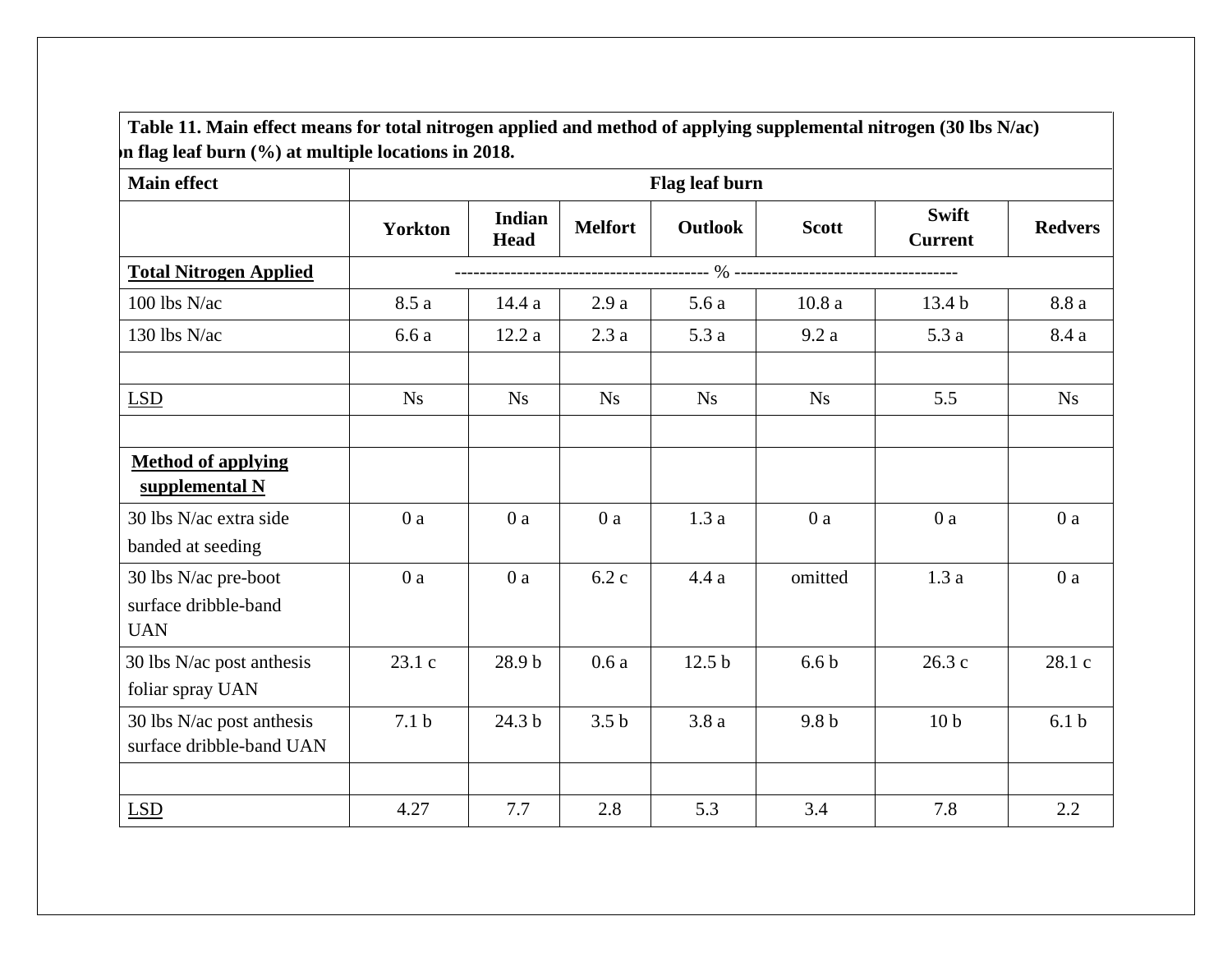# **Table 12. Means for total nitrogen applied by timing of supplemental nitrogen on flag leaf burn (%) at multiple locations in 2018.**

| <b>Main effect</b>                                                                                                | Flag leaf burn |                              |                |           |                |                                |                |  |  |
|-------------------------------------------------------------------------------------------------------------------|----------------|------------------------------|----------------|-----------|----------------|--------------------------------|----------------|--|--|
|                                                                                                                   | <b>Yorkton</b> | <b>Indian</b><br><b>Head</b> | <b>Melfort</b> | Outlook   | <b>Scott</b>   | <b>Swift</b><br><b>Current</b> | <b>Redvers</b> |  |  |
|                                                                                                                   |                |                              |                |           |                |                                |                |  |  |
| 1.70 lbs N/ac sided banded as urea at seeding                                                                     | $\theta$       | $\overline{0}$               | $\overline{0}$ | 1.3       | $\theta$       | $\theta$                       | $\overline{0}$ |  |  |
| 2. 100 lbs N/ac side banded as urea at seeding                                                                    | $\Omega$       | $\theta$                     | $\Omega$       | 1.3       | $\Omega$       | $\theta$                       | $\overline{0}$ |  |  |
| 3. 130 lbs N/ac side banded as urea at seeding                                                                    | $\overline{0}$ | $\overline{0}$               | $\overline{0}$ | 1.3       | $\overline{0}$ | $\overline{0}$                 | $\overline{0}$ |  |  |
| 4. 70 lbs N/ac sided banded as urea at seeding $+$<br>30lbs N/ac pre-boot surface dribble-band $UAN^{1,3}$        | $\overline{0}$ | $\overline{0}$               | 6.8            | 5.0       | 27.5           | 2.5                            | $\mathbf{0}$   |  |  |
| 5. 100 lbs N/ac side banded as urea at seeding $+$<br>30lbs N/ac pre-boot surface dribble-band UAN <sup>1,3</sup> | $\overline{0}$ | $\overline{0}$               | 5.7            | 3.8       | 20.0           | $\overline{0}$                 | $\overline{0}$ |  |  |
| 6. 70 lbs N/ac side banded as urea at seeding $+30$<br>lbs/ac N post-anthesis foliar spray $UAN^{2,4}$            | 26.3           | 31.4                         | 1.3            | 13.8      | 6.4            | 32.5                           | 28.8           |  |  |
| 7. 100 lbs N/ac side banded as urea at seeding $+30$<br>lbs/ac N post-anthesis foliar spray $UAN^{2,4}$           | 20             | 26.5                         | $\overline{0}$ | 11.3      | 6.9            | 20.0                           | 27.5           |  |  |
| 8. 70 lbs N/ac side banded as urea at seeding $+30$<br>lbs/ac N post-anthesis surface dribble-band $UAN2,3$       | 7.8            | 26.3                         | 3.8            | 2.5       | 9.5            | 18.8                           | 6.3            |  |  |
| 9. 100 lbs N/ac side banded as urea at seeding $+30$<br>lbs/ac N post-anthesis surface dribble-band $UAN2,3$      | 6.5            | 22.2                         | 3.3            | 5.0       | 10.0           | 1.3                            | 6.0            |  |  |
| L.S.D                                                                                                             | <b>Ns</b>      | <b>Ns</b>                    | <b>Ns</b>      | <b>Ns</b> | 4.9            | <b>Ns</b>                      | <b>Ns</b>      |  |  |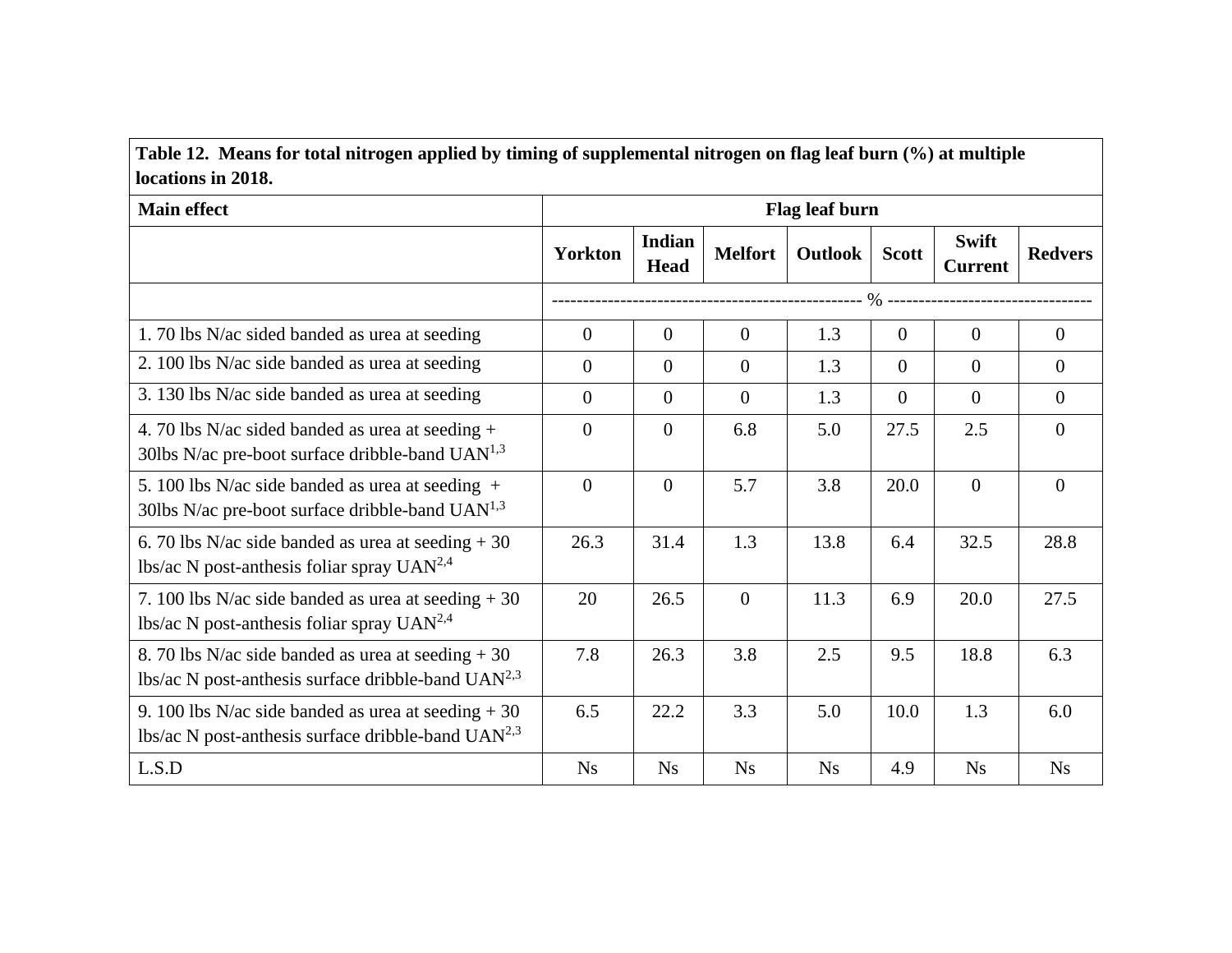**Table 13. Significance of main effects and interactions for total N applied and method of applying supplemental N (30 lbs N/ac) on protein (kg/ha) at multiple locations in 2018.**

|                       | Protein (kg/ha)  |                       |                |           |              |                                |                |  |  |  |  |
|-----------------------|------------------|-----------------------|----------------|-----------|--------------|--------------------------------|----------------|--|--|--|--|
|                       | <b>Yorkton</b>   | Indian<br><b>Head</b> | <b>Melfort</b> | Outlook   | <b>Scott</b> | <b>Swift</b><br><b>Current</b> | <b>Redvers</b> |  |  |  |  |
| Effect                | - p-values $Z$ - |                       |                |           |              |                                |                |  |  |  |  |
| Total nitrogen<br>(N) | <b>Ns</b>        | < 0.0001              | < 0.0001       | < 0.0001  | <b>Ns</b>    | <b>Ns</b>                      | < 0.0001       |  |  |  |  |
| Method $(M)$          | Ns               | < 0.0001              | <b>Ns</b>      | <b>Ns</b> | Ns           | <b>Ns</b>                      | 0.0178         |  |  |  |  |
| N x M                 | <b>Ns</b>        | < 0.0001              | < 0.0001       | < 0.001   | 0.0704       | <b>Ns</b>                      | <b>Ns</b>      |  |  |  |  |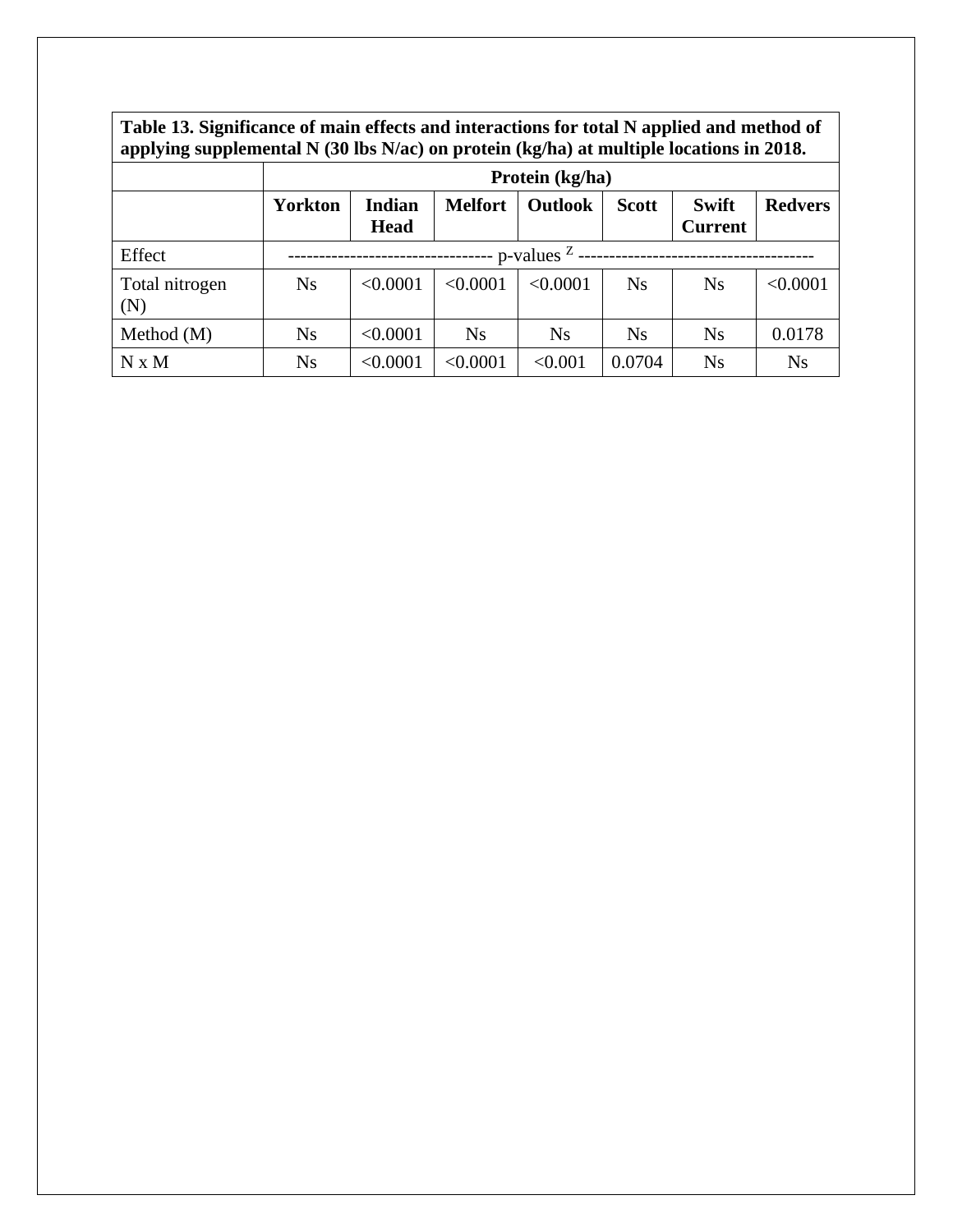**Table 14. Main effect means for total nitrogen applied and method of applying supplemental nitrogen (30 lbs N/ac) on protein (kg/ha) at multiple locations in 2018.**

| <b>Main effect</b>                                    | Protein        |                              |                |                |                        |                         |                |  |  |
|-------------------------------------------------------|----------------|------------------------------|----------------|----------------|------------------------|-------------------------|----------------|--|--|
|                                                       | <b>Yorkton</b> | <b>Indian</b><br><b>Head</b> | <b>Melfort</b> | <b>Outlook</b> | <b>Scott</b>           | Swift<br><b>Current</b> | <b>Redvers</b> |  |  |
| <b>Total Nitrogen Applied</b>                         |                |                              |                |                |                        |                         |                |  |  |
| 100 lbs N/ac                                          | 680 a          | 485 a                        | 675 a          | 600 a          | 424 a                  | 312 a                   | 543 a          |  |  |
| 130 lbs N/ac                                          | 717 a          | 558 b                        | 781 b          | 721 b          | 438 a                  | 340 a                   | 631 b          |  |  |
|                                                       |                |                              |                |                |                        |                         |                |  |  |
| LSD                                                   | <b>Ns</b>      | 12.4                         | 32.7           | 49.9           | <b>Ns</b>              | Ns                      | 21.4           |  |  |
|                                                       |                |                              |                |                |                        |                         |                |  |  |
| <b>Method of applying</b><br>supplemental N           |                |                              |                |                |                        |                         |                |  |  |
| 30 lbs N/ac extra side<br>banded at seeding           | 688 a          | 553 c                        | 758 a          | 674 a          | 441 a                  | 313 a                   | 612c           |  |  |
| 30 lbs N/ac pre-boot<br>surface dribble-band UAN      | 725 a          | 512 ab                       | 728 a          | 651 a          | 424a                   | 323 a                   | 563 a          |  |  |
| 30 lbs N/ac post anthesis<br>foliar spray UAN         | 674 a          | 527 b                        | 707 a          | 646 a          | 443 a                  | 320 a                   | 595 bc         |  |  |
| 30 lbs N/ac post anthesis<br>surface dribble-band UAN | 705 a          | 495 a                        | 719 a          | 672 a          | 417 a                  | 347 a                   | 579 ab         |  |  |
|                                                       |                |                              |                |                |                        |                         |                |  |  |
| <b>LSD</b>                                            | N <sub>S</sub> | 17.5                         | Ns             | Ns             | $\mathbf{N}\mathbf{s}$ | $\mathbf{N}\mathbf{s}$  | 30.2           |  |  |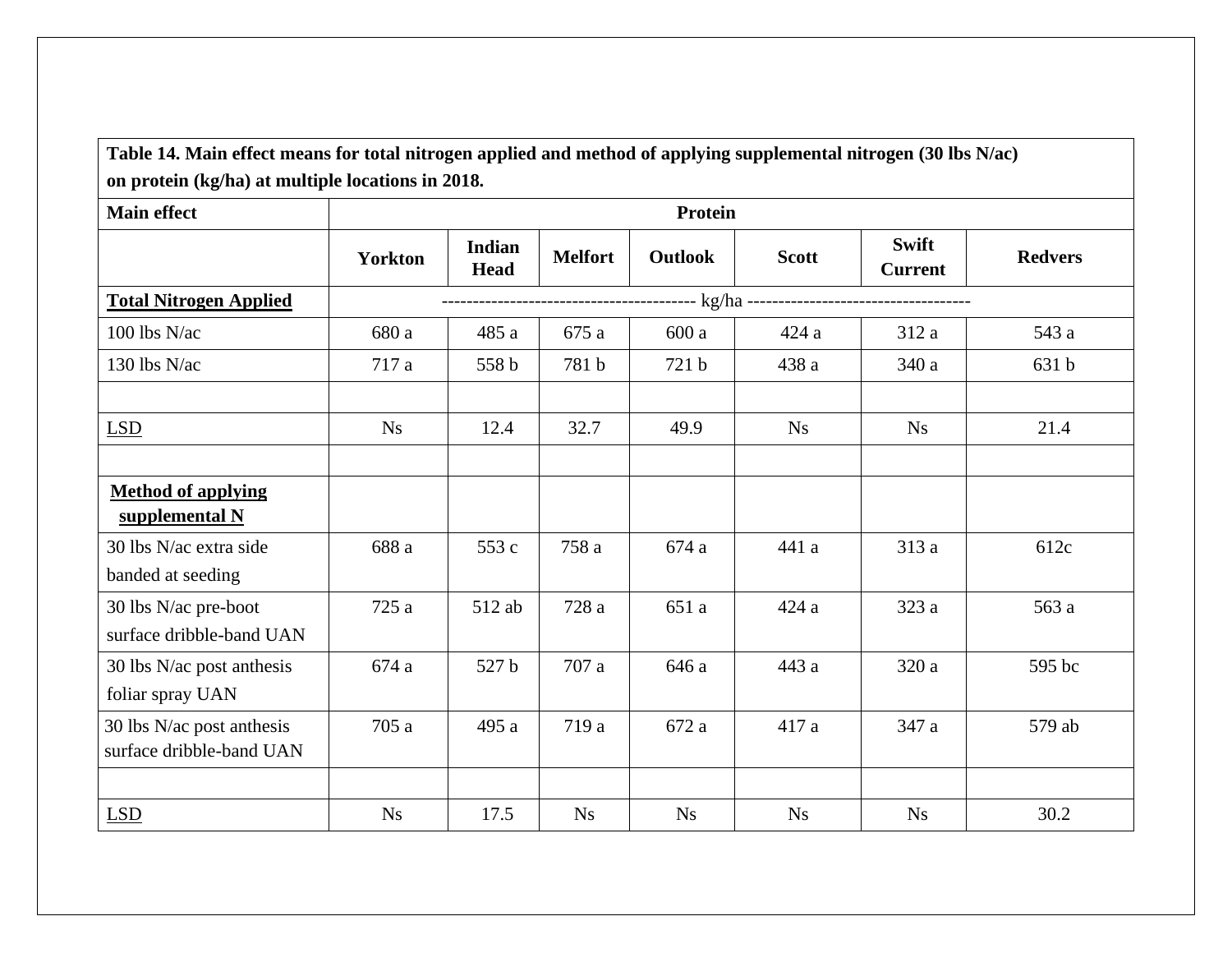## **Table 15. Means for total nitrogen applied by method of applying supplemental nitrogen on protein (kg/ha) at multiple locations in 2018.**

| <b>Main effect</b>                                                                                                  | <b>Protein</b>                                                |                       |                |               |              |                                |                |                                    |  |
|---------------------------------------------------------------------------------------------------------------------|---------------------------------------------------------------|-----------------------|----------------|---------------|--------------|--------------------------------|----------------|------------------------------------|--|
|                                                                                                                     | <b>Yorkton</b>                                                | Indian<br><b>Head</b> | <b>Melfort</b> | <b>Outook</b> | <b>Scott</b> | <b>Swift</b><br><b>Current</b> | <b>Redvers</b> | <b>All Sites</b><br><b>Average</b> |  |
|                                                                                                                     | ------------------------- kg/ha ----------------------------- |                       |                |               |              |                                |                |                                    |  |
| 1.70 lbs N/ac sided banded as urea at seeding                                                                       | 614 a                                                         | 429 a                 | 614 a          | 492 a         | 390 a        | 341 a                          | 471 a          | 479 a                              |  |
| 2. 100 lbs N/ac side banded as urea at seeding                                                                      | 656 a                                                         | 530 d                 | 707 bc         | 633 bcd       | 429 a        | 324 a                          | 559 bc         | 548 c                              |  |
| 3. 130 lbs N/ac side banded as urea at seeding                                                                      | 721 a                                                         | 575 e                 | 808 d          | 715 de        | 453 a        | 302 a                          | 665 e          | 606 d                              |  |
| 4. 70 lbs N/ac sided banded as urea at seeding $+$<br>30lbs N/ac pre-boot surface dribble-band $UAN$ <sup>1,3</sup> | 678 a                                                         | 473 bc                | 656 ab         | 574 ab        | 421 a        | 302 a                          | 531 b          | 519b                               |  |
| 5. 100 lbs N/ac side banded as urea at seeding $+$<br>30lbs N/ac pre-boot surface dribble-band $UAN1,3$             | 773 a                                                         | 550 de                | 799 d          | 727 de        | 426 a        | 344 a                          | 594 cd         | 602 d                              |  |
| 6. 70 lbs N/ac side banded as urea at seeding $+30$<br>lbs/ac N post-anthesis foliar spray $UAN^{2,4}$              | 682 a                                                         | 482 c                 | 651 ab         | 609 bc        | 437 a        | 311 a                          | 550 b          | 532 b                              |  |
| 7. 100 lbs N/ac side banded as urea at seeding $+30$<br>lbs/ac N post-anthesis foliar spray $UAN^{2,4}$             | 666 a                                                         | 572 e                 | 763 cd         | 682 cde       | 448 a        | 329 a                          | 639 e          | 586 d                              |  |
| 8. 70 lbs N/ac side banded as urea at seeding $+30$<br>lbs/ac N post-anthesis surface dribble-band $UAN2,3$         | 703 a                                                         | 455 b                 | 684 b          | 584 ab        | 408 a        | 309 a                          | 530 b          | 525 b                              |  |
| 9. 100 lbs N/ac side banded as urea at seeding $+30$<br>lbs/ac N post-anthesis surface dribble-band $UAN2,3$        | 707 a                                                         | 535 d                 | 753 cd         | 761 e         | 426 a        | 385 a                          | 628 de         | 599 d                              |  |
| L.S.D                                                                                                               | <b>Ns</b>                                                     | 24.7                  | 61.7           | 96.0          | <b>Ns</b>    | Ns                             | 40.4           | 28.8                               |  |